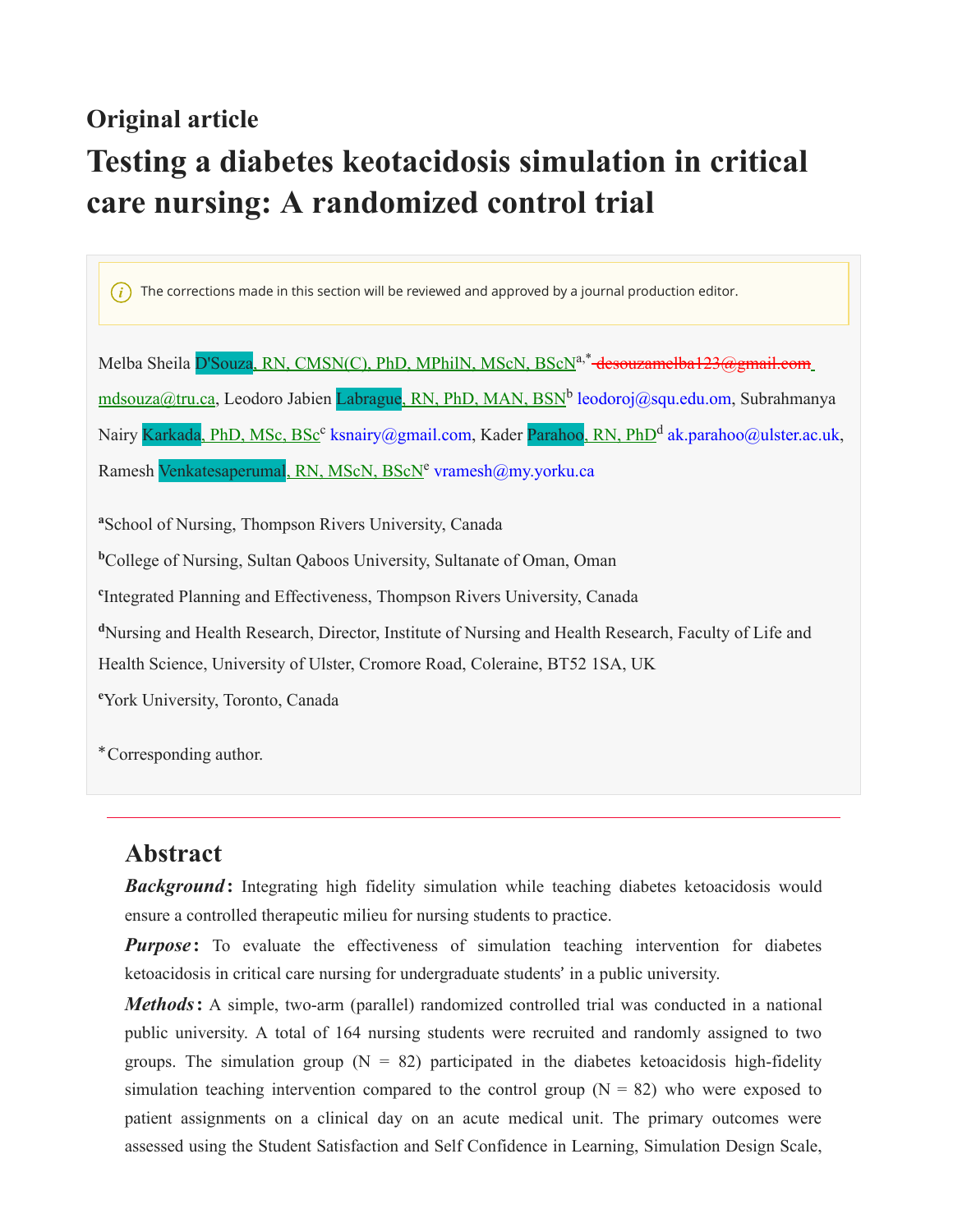Educational Practice Questionnaire, Critical Thinking Skills Tool and California Critical Thinking Skill Test from 2015 to 2016.

*Results*: The students in the randomized control trial have had significantly higher scores on Student Satisfaction, and Self Confidence in Learning, Simulation Design, Educational Practice, Critical thinking skills and Critical Thinking Skill post-test mean scores. Younger age groups who had higher satisfaction had better self-confidence and a positive perception of the simulation design and education practice, which reflected better learning outcomes in the simulation group compared to the control group.

**Conclusions:** /Implication for future practice. This study supports the use of high-fidelity simulation scenarios as a teaching-learning strategy that is useful for students to assess, plan, intervene and evaluate in emergencies like diabetes ketoacidosis.

**Keywords**: High-fidelity simulation; Diabetes ketoacidosis; Satisfaction; Self-confidence; Critical thinking; Nursing

### **Summary Statement**

What is already known about the topic.

- Students have fewer experiences while caring for clients in acute emergencies like diabetes ketoacidosis in a clinical unit.
- Simulation is an innovative teaching strategy to provide realistic experiences to mimic acute medical and surgical nursing conditions.
- Successful educational outcomes include an increase in knowledge, performance, and communication skills.

What this paper adds.

- High fidelity simulation scenarios can provide an enriched learning experience and a valuable interactive pedagogy for diabetes ketoacidosis.
- Higher critical thinking scores indicate analytical and conceptual thinking using essential thinking disposition among students.
- Self-confidence and self-satisfaction are essential in developing critical thinking, responding to changing assessments and a readiness to intervene.

Implications.

- High-fidelity simulation is a crucial teaching-learning strategy that is useful to visualize emergencies like diabetes ketoacidosis.
- High-fidelity simulation can be integrated into critical care nursing to promote knowledge and performance for safe nursing care.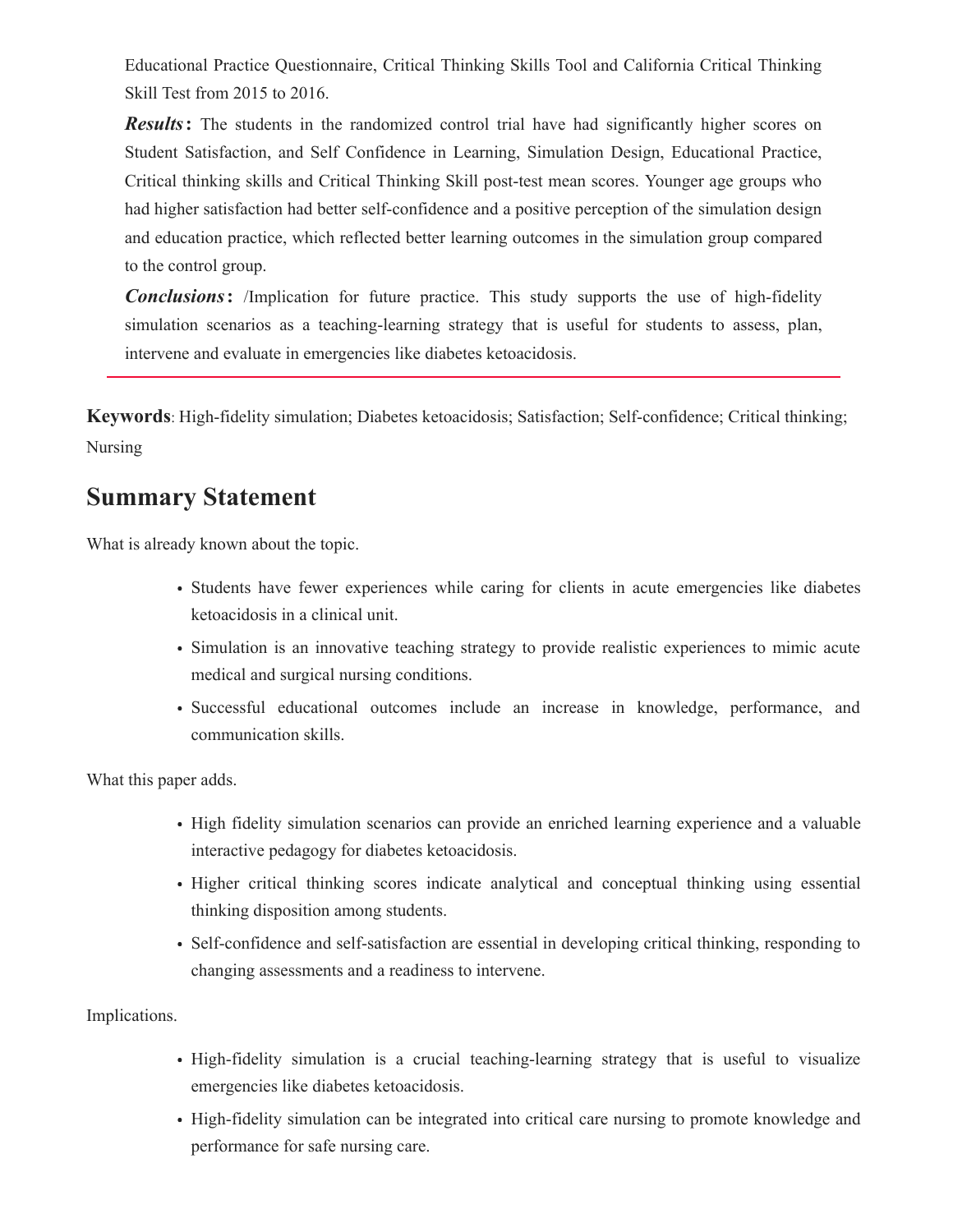• A well-designed simulation teaching can be incorporated in nursing for improving critical thinking for decision-making.

### **1 Introduction**

Registered nurses are expected to use evidence-informed knowledge and its application to evidence-informed practice to provide safe and quality patient care using capabilities and skills. When students practice in highrisk settings such as a critical care unit, they often assume the role of an observer rather than that of an active learner with implications on patient safety and its effect on professional liability. Through mimicking actual clinical simulations, students can be exposed to high-risk patient care situations and recognizing critical problems.<sup>1</sup> A wide variety of simulated patient care experiences can be provided for developing critical thinking for students in critical care nursing. High-fidelity simulation helps to improve the knowledge of African-American nursing students exposed to simulation pedagogy.<sup>2</sup> With an increasing demand for the growing number of student nurses and nursing programs compared to the static clinical placements, there is an acute shortage of acquiring acute and critical care settings for student practice in the Sultanate of Oman.

Simulation can help novice students to learn critical care nursing skills, develop core competencies and master the standards of professional practice. Simulation may help to integrate active learning<sup>3</sup> as a useful educational strategy,<sup>4</sup> which allows students to learn about communication skills.<sup>5</sup> This simulated learning helps instill safe practice in undergraduate nursing students for the transferability of skills into safe, competent nursing care. However, there have been no studies to evaluate the effectiveness of diabetes ketoacidosis simulation using high-fidelity simulation in nursing students. The study aimed to evaluate the effectiveness of simulation teaching intervention for diabetes ketoacidosis among undergraduate student nurses' in a critical care nursing setting in a public hospital university.

## **2Methods**

#### **2.1 Study design**

A simple, two-arm (parallel) randomized controlled trial (RCT) design was used to test the efficacy of simulation teaching intervention in critical care nursing for students at a public university.

#### **2.2 Setting**

The target population consisted of students enrolled in the critical care nursing theory and clinical course from September 2015 to April 2016 in the public university situated in the Sultanate of Oman. The clinical simulation laboratory (CSL) comprised a well-controlled simulation room with an audio-visual recorder, an operational office with a microphone, and an observation/debriefing room operated by qualified nursing simulation technicians. In the comparison group, students were exposed to an acute medical unit. The inclusion criteria were students who had registered in the critical care nursing theory and clinical course from 2015 to 2016, had no prior high-fidelity simulation, had no experience with diabetes ketoacidosis, and who were willing to participate in the study. The students were well-informed about voluntary participation and had the freedom to withdraw at any time during the study.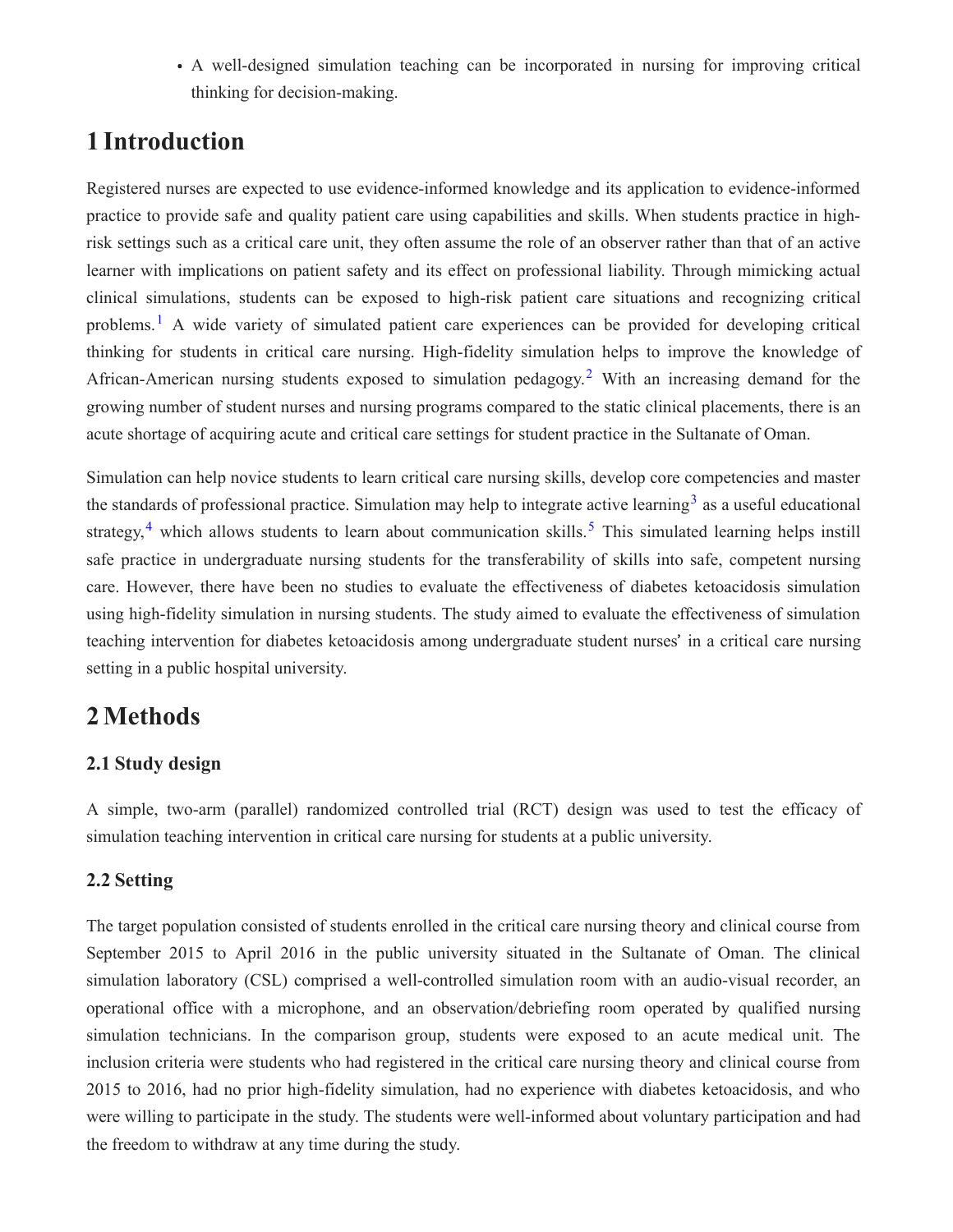#### **2.3 Sample size**

With a confidence level of 95%, a confidence interval or margin of error of 7%, an effect size of 0.80 and a level of significance (alpha) level of 0.05, the calculated sample size was 142 participants from a total population of 580 students. A total of 164 participants were estimated to improve retention and reduce attrition (Fig. 1).



#### **2.4 Randomization**

A computer-based random sequence generation algorithm in SAS programming was presented by an external researcher to generate the random sequence of participant allocation (e.g. A, B, B, A, A, B, B, B …). The external researcher prepared sequentially numbered opaque envelopes, each of which contained a card that was marked with the group assignment (coded as A or B) according to the randomly generated sequence. The computer algorithm performed block randomization with a randomly assigned block size of 5 to the simulation group (A group) or the control (B group) group using the randomization in a permuted block for a block size of 4 using equal numbers to each treatment. The macro generated 16 randomized block allocations each for the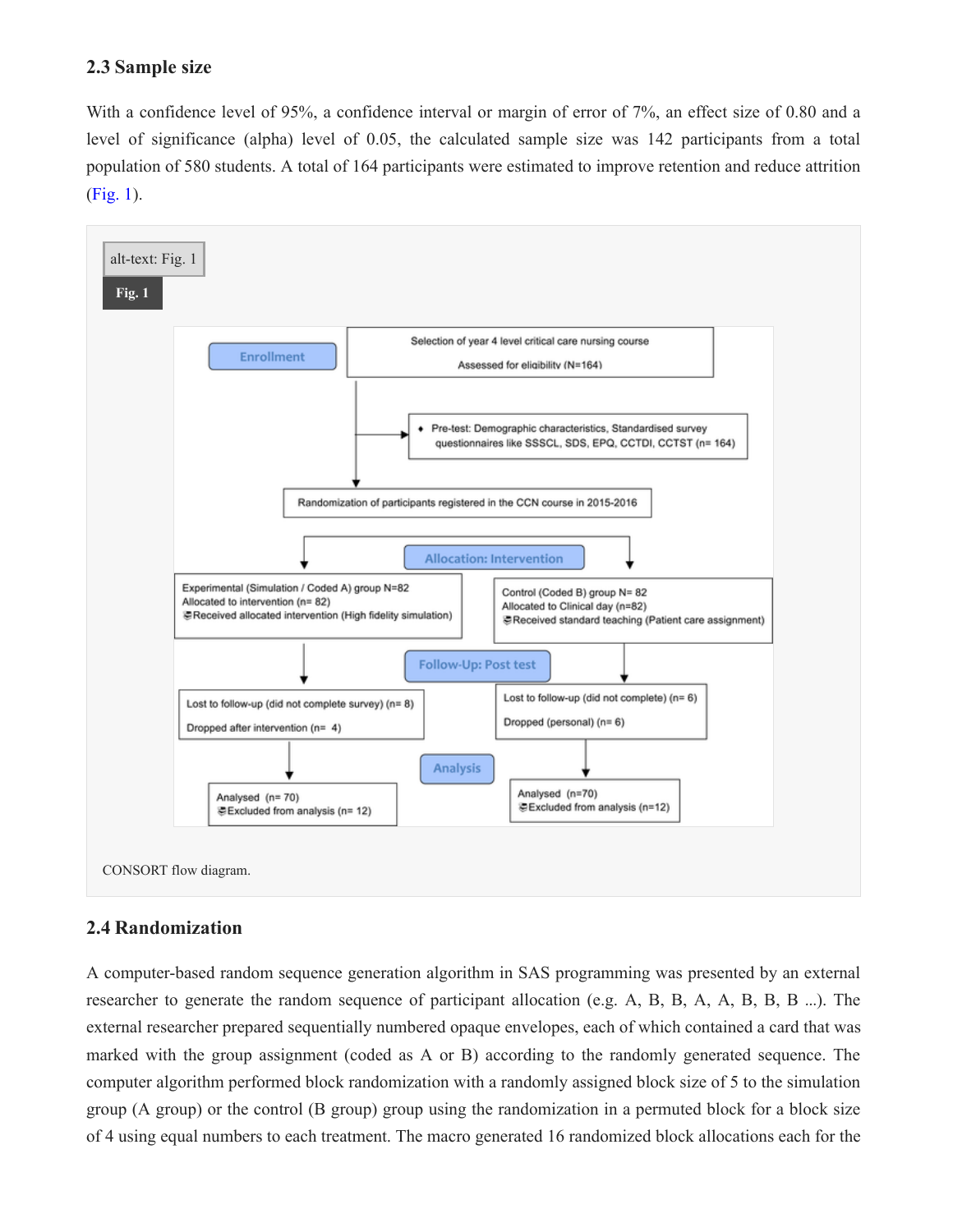CCN course, and a uniform distribution was planned in this open trial using a randomization scheme of permuted blocks (Fig. 1).

When the recruitment process started, and a consenting student was considered eligible to participate in the RCT, the next sealed envelope in the sequence was opened, and the participant was assigned to the study group indicated on the card. The details of the sequentially numbered blocks were contained in a set of opaque, sealed envelopes each bearing on the outside the assigned number to prevent confounding bias. The sealed envelopes had the computer-generated numbers in advance and were opened sequentially, only after the student's number is written on the appropriate envelope. A single-blind and concealment of allocation consisted of Block 1 randomized ten students, with the first five assigned to the simulation group and the last five appointed to control group. For each week, ten  $(10)$  students were randomly assigned to the simulation group, and ten students were randomly allotted to the control group on a randomly assigned block specified for over 8 weeks from September 2015 to April 2016 until the sample size ( $N = 164$ ) was met.

The confounding variable was a past clinical experience which was controlled for in the design and analysis. Randomization was used to control the prior clinical experience using a well-designed RCT and blocked randomization to study the effect of simulation teaching approach on improving primary outcomes like satisfaction and self-confidence in learning, critical thinking disposition and critical thinking skills. The RCT provided an equal number of students between the simulation and control groups to show that any differences between the two groups were due to chance rather than the clinical experience.

#### **2.5 Outcome measures, validity and reliability**

The National League of Nursing (NLN) Laerdal Group<sup>6</sup> standardized survey questionnaires like the Student Satisfaction and Self Confidence in Learning, Simulation Design Scale, Educational Practice Questionnaire, Critical Thinking Skills Tool and California Critical Thinking Skill Test was found to be appropriate for the main primary measurements or outcomes. Copyright permission was used for using the measurement outcomes, and publication was obtained for the standardized measurements. There were no secondary outcomes measured in the study.

Student Satisfaction and Self Confidence in Learning (SSSCL) was a 13-item questionnaire that used a fivepoint Likert scale to measure each item. The instrument measured satisfaction with simulation activity and self-confidence in learning (8 items). Five items were summed for a total score on the satisfaction with the current learning scale, with 25 points possible. An overall score was obtained for the self-confidence in learning scale, for a total possible score of 40 points from strongly disagree to agree strongly. Cronbach's alpha for satisfaction was 0.94 and self-confidence was 0.87.

The Simulation Design Scale (SDS), was a 20-item instrument using a 5-point scale from strongly disagree to strongly agree, designed to evaluate the five design features of the instructor-developed simulations used in the NLN/Laerdal study. The simulation design had two parts, importance and specific features which included the objectives/information (5 items), problem-solving (5 items), student support/cues (4 items), guided reflection/debriefing/feedback (4 items), and fidelity to reality (2 items). Ten content experts established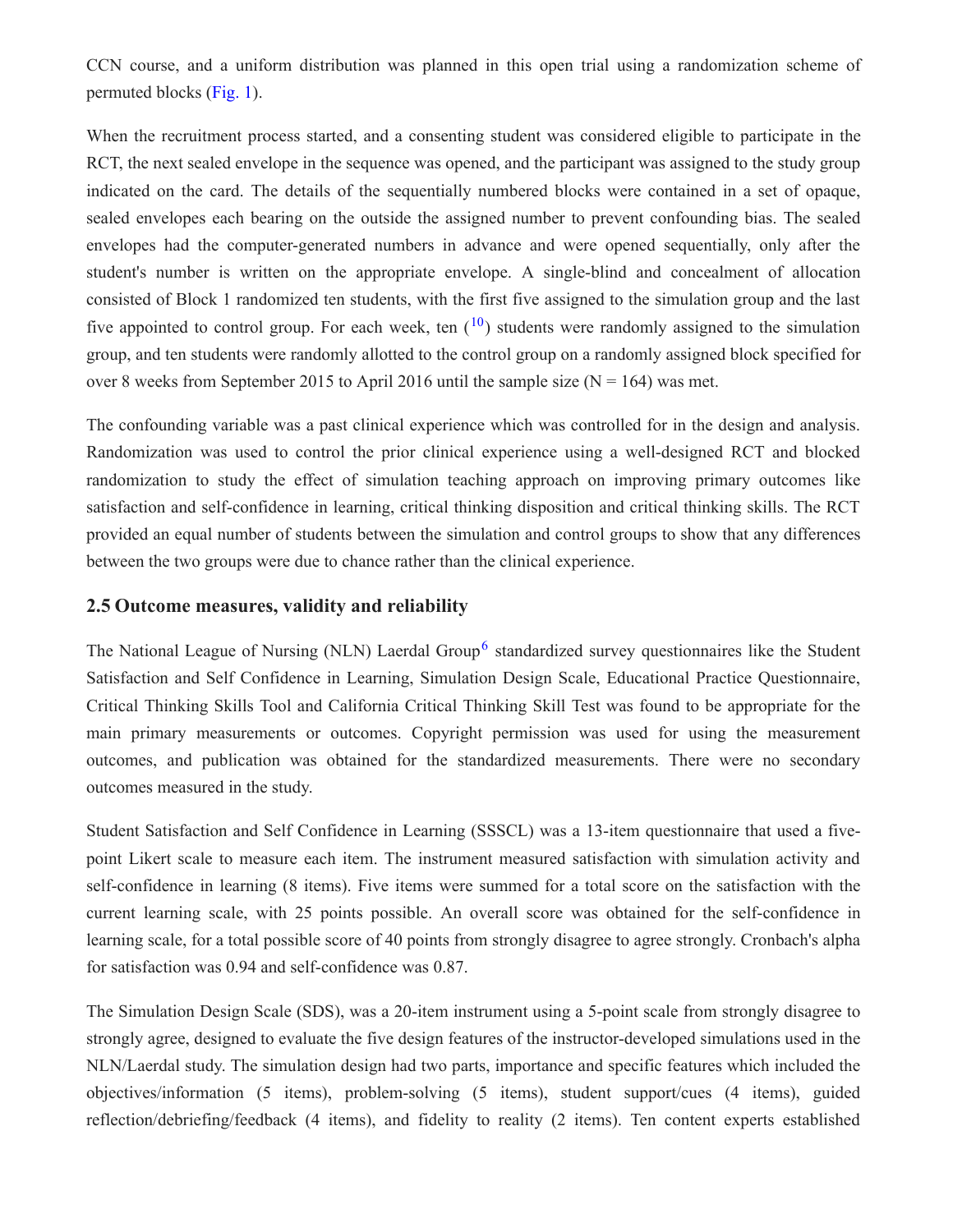content validity in simulation development and testing. The SDS's reliability using Cronbach's alpha was 0.92 for features and 0.86 for importance in the study.

Educational Practice Questionnaire (EPQ), was a 16-item instrument using a 5-point scale from strongly disagree to strongly agree, and was designed to measure educational practices. Active learning (10 items), collaboration (2 items), diverse ways of learning (2 items), and high expectations (2 items) were present in the instructor-developed simulation and the importance of each practice to the learner. Reliability was tested using Cronbach's alpha, which was 0.84 for the presence of specific practices and 0.81 for the importance of particular practices.

Critical Thinking Skills Tool was measured by two valid and standardized critical thinking tools. The California Critical Thinking Disposition Inventory (CCTDI) was a 75-item Likert style attitudinal survey, ranging from 70 to 420 scores.<sup>7</sup> CCTDI covered truth-seeking, open-mindedness, analyticity, systematicity, CT self-confidence, inquisitiveness and maturity.

CCTDI had seven subscales, each designed to measure a critical thinking habit of mind, each subscale ranging from 10 to 60. The reliability of the CCTDI using the alpha coefficient was 0.84, and subscale coefficients ranged from 0.74 to 0.89.

The California Critical Thinking Skill Test (CCTST) consisted of 34-items that measured an individual's ability to draw a conclusion using inductive or deductive reasoning in the six areas of analysis, inference, evaluation, deductive, and inductive reasoning. <sup>8</sup> CCTST captured gain scores in students' critical thinking. Each item was assigned to one of three subscales; analysis, inference, or evaluation. The reliability of the CCTST is 0.78 using the Kuder-Richardson-20.

Demographic characteristics included were age, gender, clinical experience and entry pathway.

#### **2.6 High-fidelity simulation intervention**

The clinical team of the critical care nursing (CCN) course developed, designed and piloted the high-fidelity simulation for the diabetes ketoacidosis (HFS-DKA) scenario with a random of 2 students from another course to test for feasibility and reliability. The validity of the HFS-DKA scenario was verified by a certified diabetes nurse educator, a registered nurse, and a clinical nurse educator. The HFS-DKA simulation teaching consisted of pre-briefing (an hour), running simulation (30 min) and debriefing (an hour) for the high-fidelity simulator using the Lardeal SIM man (Table 1). An hour was assigned for pre-briefing using unfolding case studies to promote knowledge exchange and share dialogues. The HFS crucial events and cues that would trigger problem identification, nursing assessment, starting actions/interventions, prioritizing, implementing and evaluating nursing care were run for 30-min. Debriefing was performed using a structured guideline for an hour by a clinical teacher.

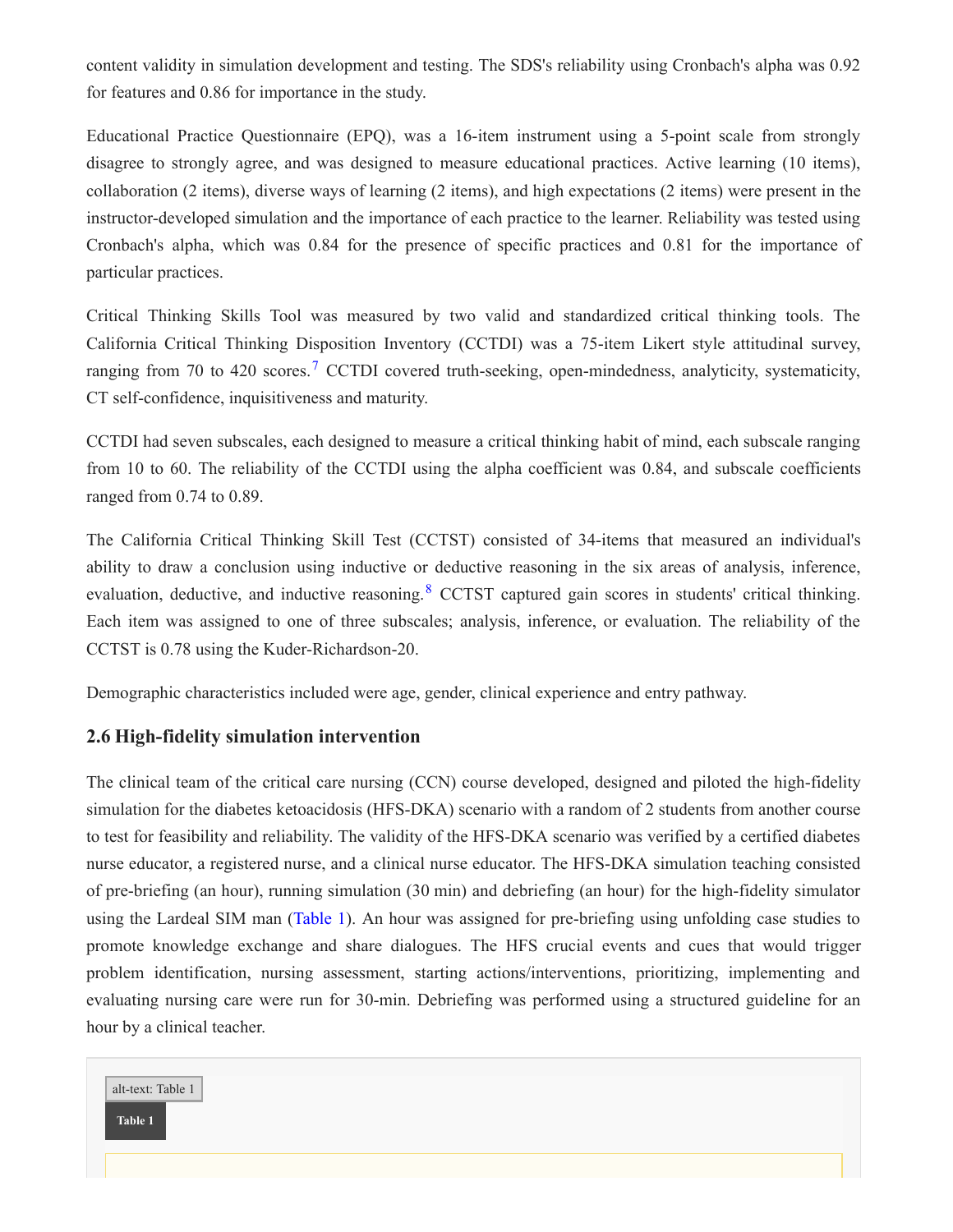*i* The table layout displayed in this section is not how it will appear in the final version. The representation below is solely purposed for providing corrections to the table. To preview the actual presentation of the table, please view the Proof.

Schedule for the simulation group and control group for the CCN course.

| <b>Typical</b><br><b>hours</b> | <b>Simulation Group (Coded A)</b>                                                                                                    | <b>Control Group (Coded B)</b>                                                                                   |
|--------------------------------|--------------------------------------------------------------------------------------------------------------------------------------|------------------------------------------------------------------------------------------------------------------|
| 0730-1030                      | Review of clinical lab skills: Cardiopulmonary resuscitation,<br>Withdrawing arterial blood gas, Titrating insulin infusion<br>pumps | Patient assignment on acute medical unit                                                                         |
| $1130 - 1400$                  | First three student's intervention: pre-briefing, simulation<br>scenario and debriefing                                              | Patient assignment on acute medical unit                                                                         |
| $1400 - 1630$                  | Next three student's for intervention: pre-briefing, simulation<br>scenario and a debriefing                                         | Six students for control group: pre-briefing, video<br>assisted teaching and a structured reflective<br>practice |

In the simulation group, there were two independent groups of 6 students in each group who participated in the HFS-DKA for a 2.5-h time duration on the simulation day each week. Each simulation group (first three students and next three students) entered the high-fidelity simulation room and was given a script of the case scenario, background and clinical patient information, and were exposed to the HFS mannequin on computerized cardiac monitoring. A total of 5 h of HFS was used for the two randomly assigned simulation groups each week. Hence, a total of 40 h of HFS was performed over 14 weeks for the 14 simulation groups starting in the third week of the CCN course from September 2015 to April 2016.

In the control group, there was one independent group of 6 students in one group who participated with clinical faculty supervision on a clinical day in an acute medical unit each week (Table 1). The control group had a pre-briefing for an hour by the clinical teacher who discussed diabetes ketoacidosis scenarios based on assessment/physical examination, nursing interventions, showed video-assisted teaching on diabetes ketoacidosis for 30 min and conducted a structured reflective practice for an hour.

#### **2.7 Ethical considerations**

Human ethics approval to conduct the randomized control trial was obtained from the institutional research and ethics review board (IG/SQU/CN/AHCC/15/7/21). The study was registered in International Standard Randomized Controlled Trial Number ISRCTN12640591 <https://doi.org/10.1186/ISRCTN12640591>. Written informed consent for survey questionnaires, simulation intervention, audio and videotaping, and debriefing was obtained from voluntary participants. All the study data was confidential and was handled anonymously. The freedom to withdraw at any time during and after the study had not affected the learning and performance in the course. There were minimal potential risks in the study. Students were fully informed of the availability of a counsellor during the research study and could contact the ethics officer at any time during the study.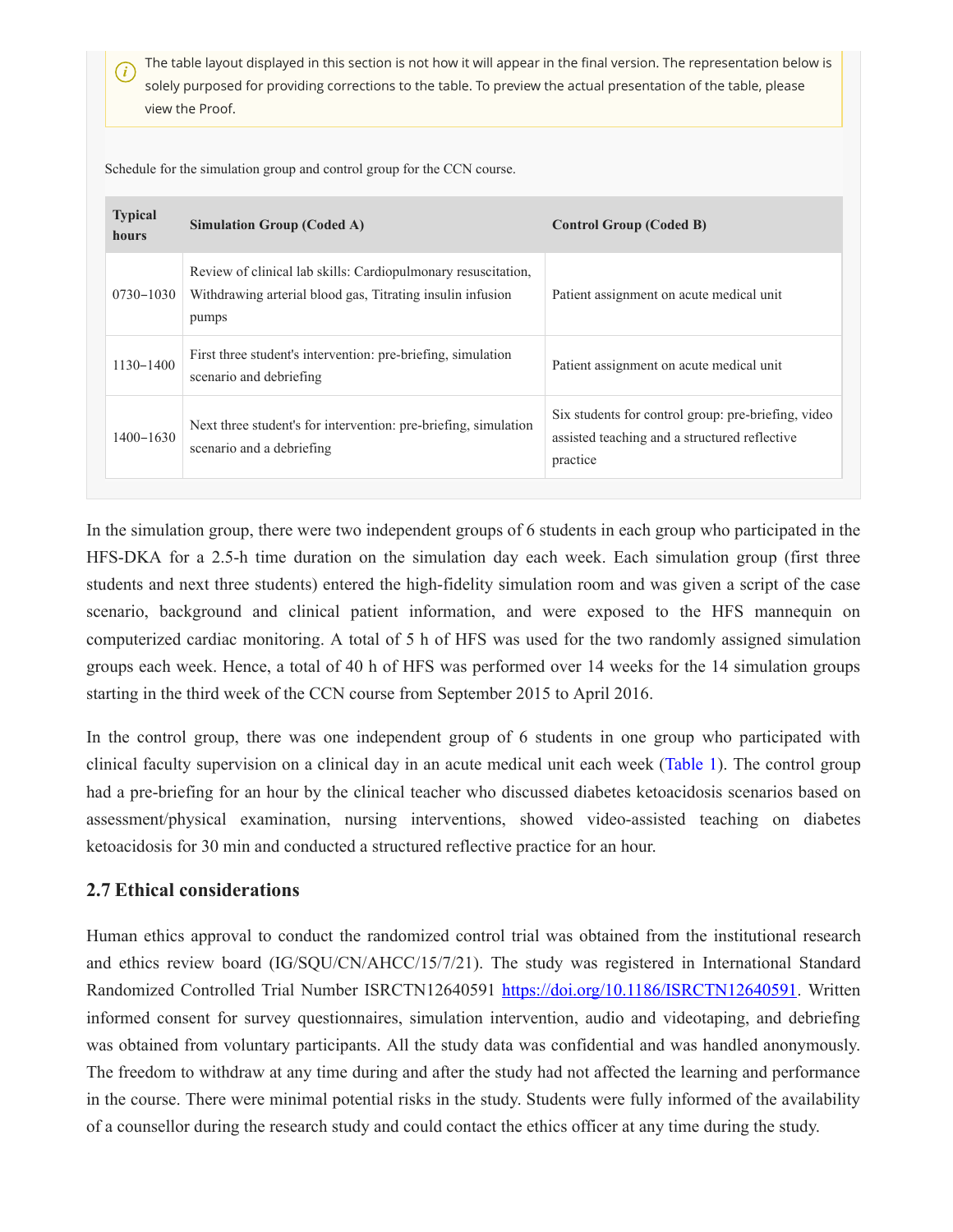#### **2.8 Data collection**

One hundred sixty-four  $(N = 164)$  students were registered in the CCN course from 2015 to 2016. A baseline was conducted before the randomization and exposure to the HFS-DKA simulation teaching intervention for both the simulation and control groups. The pre-test consisted of students who met the eligibility criteria and completed a demographic profile, SSSCL, SDS, EPQ, CCTDI and CCTST survey questionnaires. The students in the CCN course were randomly assigned to the simulation group ( $n = 82$ ) and the control group ( $n = 82$ ) from 2015 to 2016. The post-test was conducted after four weeks of exposure to the HFS-DKA simulation teaching intervention for both the simulation and control groups. A post-baccalaureate student research assistant was trained for data collection, data management, and human ethics certified by the National Institutes of Health. The coded data was stored on an encrypted and password-protected computer, and the surveys were secured in a locked cabinet office. At the end of the study, manual surveys and digital data were destroyed.

#### **2.9 Data analysis**

Data analyses were performed with IBM SPSS Statistics 2017. A *t*-test and chi-square test were used for testing the homogeneity of the study participants, and for examining the mean scores in SSSCL, SDS, EPQ, CCTDI, and CCTST between the two groups. Pre-test baseline characteristics were analyzed using chi-square. The paired *t*-test was used to compare mean differences in satisfaction, self-confidence and critical thinking skills within groups. A two-way repeated-measures analysis of variance (ANOVA) was used to compare differences between the groups for changes in satisfaction, self-confidence and critical thinking skill scores. Two-way analysis of variance allowed the estimation of the effect of simulation teaching variable on the primary outcomes after controlling for the confounding effect of prior clinical experience. The effects of the HFS-DKA scenario were tested by examining the interaction effect, using partial eta-squared values  $(\eta^2)$ values as a measure of group-by-time was interpreted as 0.06 as a moderate effect. All *p* values were twosided, and  $p < 0.05$  was considered statistically significant.

### **3 Results**

One-hundred sixty-four  $(N = 164)$  students were registered in the critical care nursing (CCN) courses from 2015 to 2016. A total of 140 (85.5%) students completed the research study.

#### **3.1 Sample characteristics**

The majority of the students were female in the simulation group (65.71%) and the control group (72.86%) ( Table 2). Most of the students were enrolled in undergraduate nursing in the simulation group (61.43%) and the control group (65.71%). There were no significant differences between the demographic characteristics in the simulation and control group.

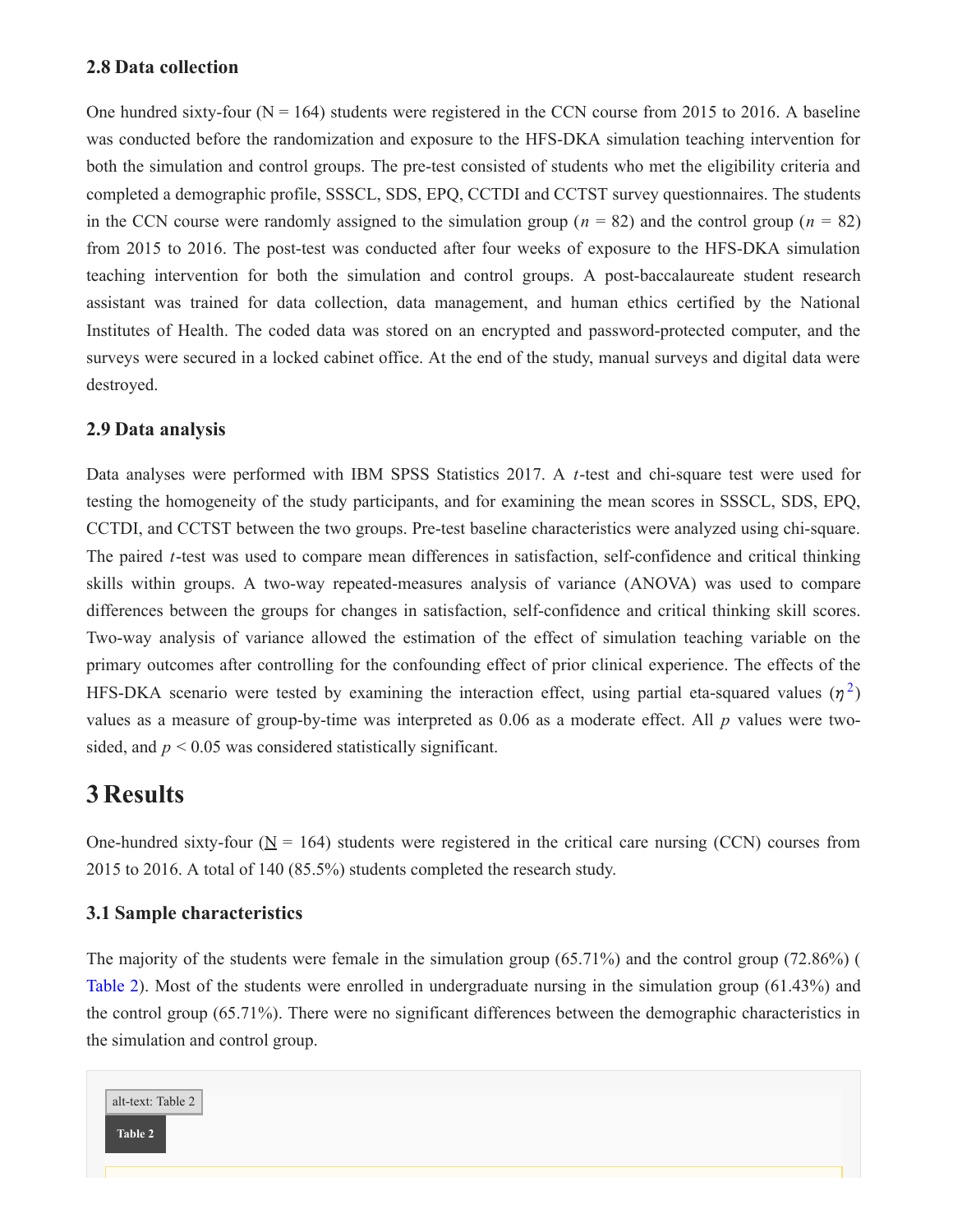*i*) The table layout displayed in this section is not how it will appear in the final version. The representation below is solely purposed for providing corrections to the table. To preview the actual presentation of the table, please view the Proof.

| <b>Characteristics</b>              | <b>Variables</b>   | Simulation group $N = 70$ |               | Control group $N = 70$ |               |            | P value            |  |  |
|-------------------------------------|--------------------|---------------------------|---------------|------------------------|---------------|------------|--------------------|--|--|
|                                     |                    | $N = 70$                  | $\frac{0}{0}$ | $N = 70$               | $\frac{0}{0}$ | Chi square |                    |  |  |
|                                     | Male               | 24.00                     | 34.29         | 19.00                  | 27.14         | 1.09       | 0.33 <sup>ns</sup> |  |  |
| Gender                              | Female             | 46.00                     | 65.71         | 51.00                  | 72.86         |            |                    |  |  |
|                                     | $19 - 25$          | 54.00                     | 77.14         | 49.00                  | 70.00         | 1.35       | 0.23 <sup>ns</sup> |  |  |
| Age (years)                         | Above 25 years     | 16.00                     | 22.86         | 21.00                  | 30.00         |            |                    |  |  |
| Previous clinical                   | No                 | 16.00                     | 22.86         | 19.00                  | 27.14         | 1.23       | $0.45^{ns}$        |  |  |
| experience                          | Yes                | 54.00                     | 77.14         | 51.00                  | 72.86         |            |                    |  |  |
|                                     | Graduate entry     | 43.00                     | 61.43         | 46.00                  | 65.71         | 1.09       | 0.98 <sup>ns</sup> |  |  |
| Entry pathway                       | Post baccalaureate | 27.00                     | 38.57         | 24.00                  | 34.29         |            |                    |  |  |
| $*P < 0.05$ , not significant (ns). |                    |                           |               |                        |               |            |                    |  |  |

Demographic characteristics among students in the simulation and control group  $N = 140$ .

### **3.2 Student Satisfaction and Self Confidence in Learning, Simulation Design Scale, educational practice questionnaire (SSSCL, SDS, and EPQ)**

The post-test mean scores of Student satisfaction with learning ( $\bar{x}$  = 25.0  $\pm$  2.13 vs 21.8  $\pm$  2.84), Selfconfidence in learning ( $\bar{x}$  = 35.8  $\pm$  2.45 vs 26.7  $\pm$  5.61), Objectives and information ( $\bar{x}$  = 25.0  $\pm$  2.03 vs 20.3  $\pm$  3.41) of Simulation Design, and Active learning ( $\bar{x}$  = 45.3  $\pm$  3.38 vs 24.7  $\pm$  5.5) of Education Practice Questionnaire were significantly higher in the simulation compared to the control group (Table 3).

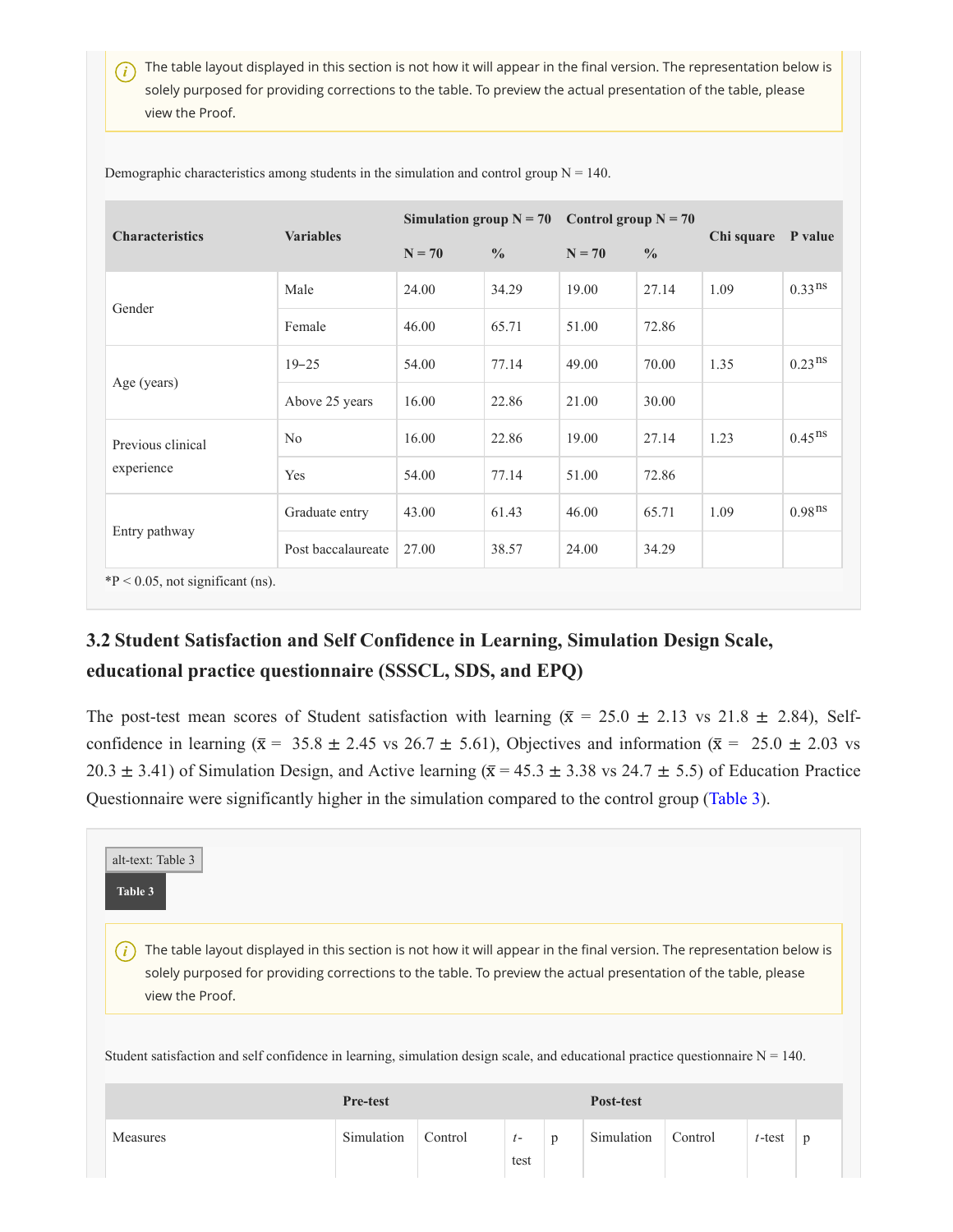| Student Satisfaction and Self<br>Confidence in Learning | $Mean \pm SD$   | Mean $+$ SD    | $t-$<br>test | p    | Mean $\pm$ SD   | Mean $\pm$ SD   | $t$ -test | p       |  |  |
|---------------------------------------------------------|-----------------|----------------|--------------|------|-----------------|-----------------|-----------|---------|--|--|
| Satisfaction with current learning (5-<br>25)           | $23.3 \pm 1.23$ | $19.8 \pm 2.1$ | 2.23         | 0.55 | $25.0 \pm 2.13$ | $21.8 \pm 2.84$ | $-1.23$   | $0.05*$ |  |  |
| Self-confidence in learning (8-40)                      | $32.8 \pm 2.3$  | $28.7 \pm 3.6$ | 2.03         | 0.34 | $35.8 \pm 2.45$ | $26.7 \pm 5.61$ | $-1.03$   | $0.04*$ |  |  |
| Simulation Design Scale                                 |                 |                |              |      |                 |                 |           |         |  |  |
| Objectives and information $(5-25)$                     | $23.6 \pm 1.23$ | $17.3 \pm 3.4$ | 2.8          | 0.58 | $25.0 \pm 2.03$ | $20.3 \pm 3.41$ | 1.17      | $0.05*$ |  |  |
| Support $(4-20)$                                        | $16.4 \pm 12.3$ | $10.2 \pm 3.4$ | 1.12         | 0.73 | $20 \pm 6.30$   | $11.2 \pm 4.4$  | 2.32      | 0.73    |  |  |
| Problem solving (5-25)                                  | $22.4 \pm 19.3$ | $13.4 \pm 6.4$ | 1.23         | 0.46 | $25 \pm 8.3$    | $15.4 \pm 9.30$ | 3.43      | $0.04*$ |  |  |
| Feedback/Guided reflection (4-20)                       | $16.5 \pm 13.2$ | $12.4 \pm 3.4$ |              |      | $20 \pm 8.2$    | $15.4 \pm 6.40$ |           | $0.03*$ |  |  |
| Fidelity/Realism (2-10)                                 | $9.3 \pm 1.45$  | $7.6 \pm 2.3$  | 3.23         | 0.44 | $12.3 \pm 2.45$ | $9.6 \pm 3.3$   | $-2.13$   | 0.44    |  |  |
| <b>Educational Practice Questionnaire</b>               |                 |                |              |      |                 |                 |           |         |  |  |
| Active learning (10-50)                                 | $42.3 \pm 2.3$  | $26.7 \pm 4.5$ | 2.45         | 0.25 | $45.3 \pm 3.38$ | $24.7 \pm 5.5$  | 1.45      | $0.05*$ |  |  |
| Collaboration $(2-10)$                                  | $8.5 \pm 0.34$  | $3.6 \pm 3.4$  | 2.09         | 0.14 | $10 \pm 1.64$   | $4.6 \pm 3.40$  | 0.09      | 0.14    |  |  |
| Diverse ways of learning $(2-10)$                       | $8.3 \pm 2.3$   | $4.5 \pm 4.3$  | 2.09         | 0.90 | $10 \pm 2.13$   | $4.5 \pm 4.3$   | 0.09      | 0.90    |  |  |
| High expectations $(2-10)$                              | $8.5 \pm 1.3$   | $4.5 \pm 2.3$  | 1.23         | 0.76 | $10 \pm 2.35$   | $4.5 \pm 2.3$   | 2.23      | 0.76    |  |  |
| $*P < 0.05$ , Standard Deviation (SD).                  |                 |                |              |      |                 |                 |           |         |  |  |

### **3.3 Critical thinking skills tool and the California Critical thinking skill (CCTDI and CCTST)**

California Critical thinking disposition (CCTDI) and Critical thinking skill (CCTST) post-test subscale mean scores for Analyticity ( $\bar{x}$  = 45.78 ± 5.64 vs 35.72 ± 5.64), Self-confidence ( $\bar{x}$  = 45.45 ± 4.56 vs 43.30 ± 4.56) and Maturity ( $\bar{x}$  = 48.40  $\pm$  4.56 vs 37.91  $\pm$  4.56) were higher in the students exposed to HFS scenario for diabetes ketoacidosis in the simulation group compared to the control group respectively (Table 4). Post-test mean CCTST subscale scores for Analysis ( $\bar{x}$  = 8.24 + 2.34 vs 6.30  $\pm$  4.34), Induction ( $\bar{x}$  = 9.64  $\pm$  3.45 vs 8.54  $\pm$  3.45), and Deduction ( $\bar{x}$  = 8.67  $\pm$  3.45 vs 7.67  $\pm$  3.45) were higher in the students exposed to HFS scenario for diabetes ketoacidosis in the simulation group compared to the control group respectively. The total CCTDI and the CCTST post-test mean scores were significantly higher in the simulation compared to the control group.

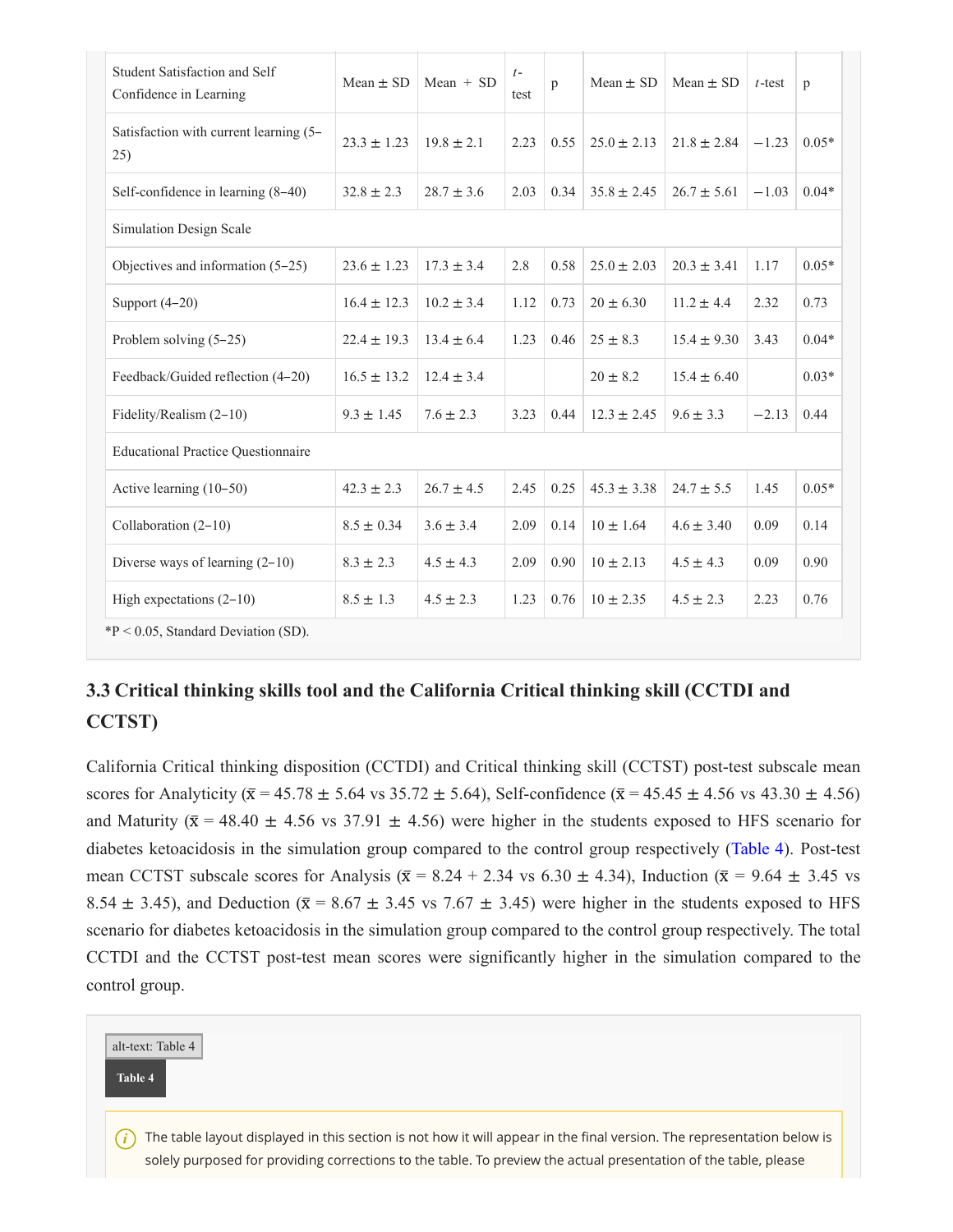|                        | Simulation group $N = 70$ |                | <b>Control group</b> | $N = 70$       | Post-test comparison <sup>#</sup> |         |  |
|------------------------|---------------------------|----------------|----------------------|----------------|-----------------------------------|---------|--|
| <b>Measures</b>        | <b>Pretest</b>            | Post-test      | <b>Pretest</b>       | Post-test      | $t$ -test                         | p value |  |
| <b>CCTDI</b> subscales | Mean (SD)                 | Mean (SD)      | Mean (SD)            | Mean (SD)      |                                   |         |  |
| Truth seeking          | 39.45 (4.67)              | 41.38 (5.34)   | 35.95 (5.67)         | 31.39 (5.34)   | 1.75                              | 0.41    |  |
| Open-mindedness        | 38.43 (4.67)              | 44.40 (4.83)   | 34.05 (5.67)         | 34.48 (4.83)   | 0.45                              | 0.24    |  |
| Analyticity            | 34.95 (4.35)              | 45.78 (5.64)   | 30.95(6.35)          | 35.72 (5.64)   | 1.34                              | $0.02*$ |  |
| Systematicity          | 32.67(5.94)               | 43.51(5.06)    | 29.67 (4.94)         | 41.28(5.06)    | 1.23                              | 0.23    |  |
| Self-confidence        | 32.46 (4.56)              | 45.45(4.56)    | 28.65 (9.56)         | 43.30(4.56)    | 0.45                              | $0.05*$ |  |
| Inquisitiveness        | 33.41 (4.56)              | 46.57 (5.46)   | 34.25 (8.56)         | 43.48 (5.46)   | 2.34                              | 0.34    |  |
| Maturity               | 40.34(4.56)               | 48.40 (4.56)   | 36.44 (6.56)         | 37.91 (4.56)   | 0.45                              | 0.07    |  |
| Total CCTDI score      | 295.56 (29.34)            | 314.64 (17.56) | 267.06 (25.34)       | 285.07 (24.56) | 2.34                              | $0.05*$ |  |
| <b>CCTST</b> subscales |                           |                |                      |                |                                   |         |  |
| Analysis               | 7.32(2.34)                | 8.24(2.34)     | 5.34(3.34)           | 6.30(4.34)     | 2.34                              | $0.05*$ |  |
| Inference              | 3.49(2.34)                | 5.86(2.03)     | 5.25(4.34)           | 9.40(5.03)     | 1.02                              | 0.34    |  |
| Evaluation             | 9.67(2.34)                | 10.34(2.34)    | 5.67(5.34)           | 6.94(5.34)     | 2.76                              | 0.45    |  |
| Induction              | 3.41(3.45)                | 9.64(3.45)     | 8.45(4.45)           | 8.54(3.45)     | 0.45                              | $0.02*$ |  |
| Deduction              | 4.45(3.45)                | 8.67(3.45)     | 9.75(5.45)           | 7.67(3.45)     | 2.34                              | $0.05*$ |  |
| Total CCTDT score      | 9.55(4.35)                | 10.23(4.56)    | 8.35(6.35)           | 9.03(8.56)     | 2.45                              | $0.05*$ |  |

California Critical Thinking Disposition Inventory and California Critical Thinking Skill Test scores  $N = 140$ .

 $*P < 0.05$ , Standard Deviation (SD),  $*P$  ost-test comparison between simulation and control groups.

California Critical Thinking Disposition Inventory (CCTDI) minimum score achievable = 70, maximum score achievable = 420. California Critical Thinking Skill Test (CCTST) minimum score achievable = 0, maximum score achievable = 34.

<25th percentile of scores = weak critical thinking disposition/skills.

<25th to 74th percentile of scores = average critical thinking disposition/skills.

>75th percentile of score = strong critical thinking disposition/skills.

#### **3.4 SSSCL, SDS, EPQ, CCTDI, and CCTST**

The post-test mean scores of Student Satisfaction in Learning ( $\bar{x} = 4.23 \pm 0.39$  vs 3.30  $\pm$  0.85), Selfconfidence in learning ( $\bar{x}$  = 3.79 ± 0.74 vs 3.28 ± 0.28), Simulation Design ( $\bar{x}$  = 4.35 ± 0.75 vs 2.98 ± 0.23), Education Practice Questionnaire ( $\bar{x}$  = 3.95  $\pm$  0.75 vs 2.98  $\pm$  0.24), California critical thinking disposition inventory ( $\bar{x}$  = 3.45  $\pm$  0.75 vs 2.98  $\pm$  0.34) and the California critical thinking skill test ( $\bar{x}$  = 3.12  $\pm$  0.83 vs  $2.77 \pm 0.30$ ) were significantly higher in the simulation compared to the control group (Table 5). The post-test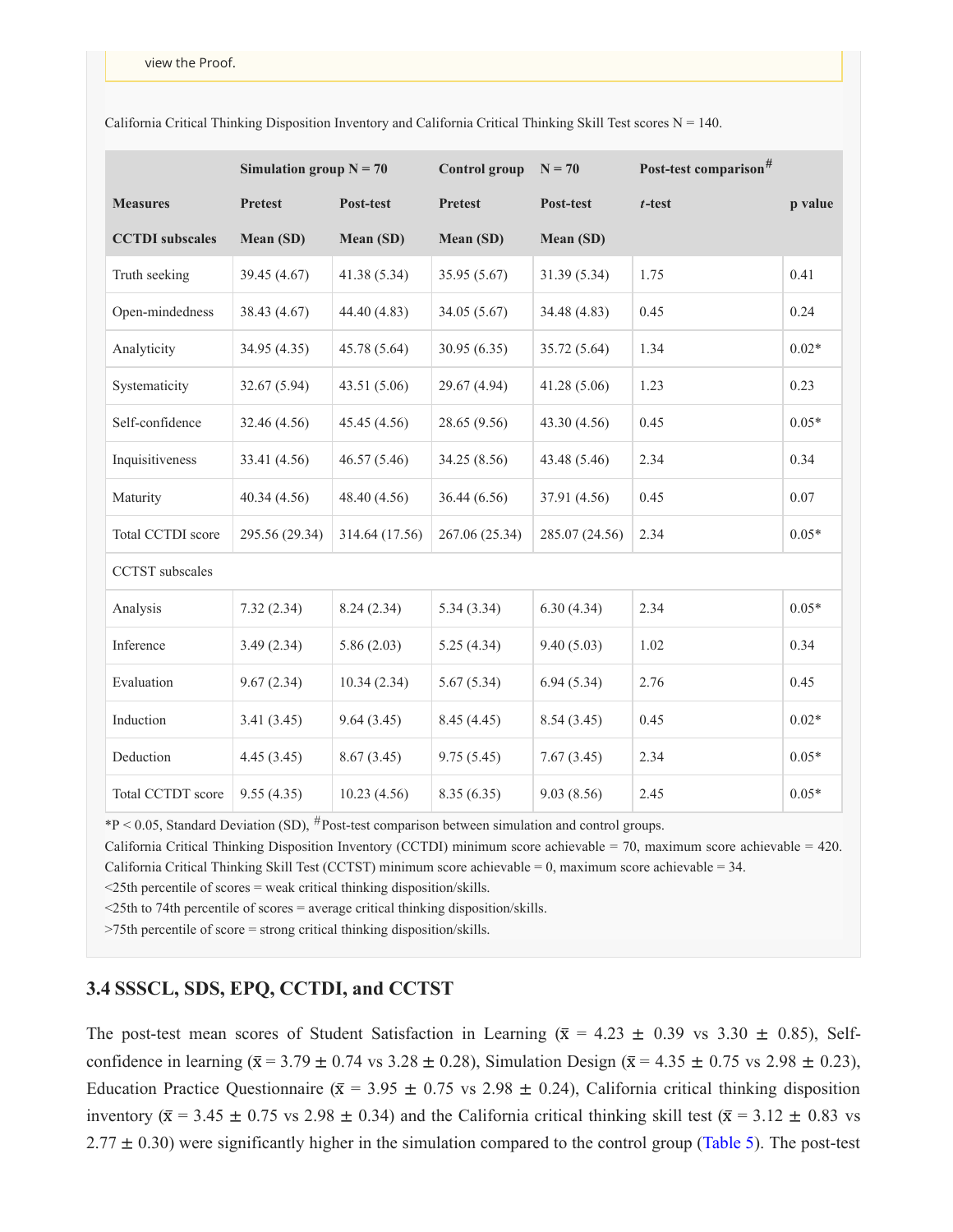mean scores of Critical thinking disposition inventory and Critical thinking skill test were significantly higher in simulation compared to the control group.

| alt-text: Table 5<br>Table 5                                                                                                                                                                                                                                                     |  |
|----------------------------------------------------------------------------------------------------------------------------------------------------------------------------------------------------------------------------------------------------------------------------------|--|
| The table layout displayed in this section is not how it will appear in the final version. The representation below is<br>$\boldsymbol{i}$<br>solely purposed for providing corrections to the table. To preview the actual presentation of the table, please<br>view the Proof. |  |

Differences in student satisfaction and self confidence in learning, simulation design scale, educational practice questionnaire, California critical thinking disposition inventory and California critical thinking skill test comparison  $N = 140$ .

| <b>Measures</b>                              | <b>Simulation group</b><br>$N = 70$ |                 | Control group $N = 70$ |                 | Two-way analysis of variance |         |         |                  |
|----------------------------------------------|-------------------------------------|-----------------|------------------------|-----------------|------------------------------|---------|---------|------------------|
| Time                                         | Pre-test                            | Post-test       | Pre-test               | Post-test       |                              | Groups  | Time    | Groups<br>x Time |
| Mean +SD                                     | $M\pm SD$                           | $M\pm SD$       | $M\pm SD$              | $M\pm SD$       | $F-$<br>value                |         |         |                  |
| Student Satisfaction in Learning             | $2.98 \pm 0.34$                     | $4.23 \pm 0.39$ | $3.12 \pm 0.24$        | $3.30 \pm 0.85$ | $F -$<br>value               | 29.22   | 43.24   | 21.34            |
|                                              |                                     |                 |                        |                 | ${\bf P}$<br>value           | $0.05*$ | $0.05*$ | $0.04*$          |
|                                              |                                     |                 |                        |                 | $\eta^2$                     | 0.32    | 0.31    | 0.36             |
| Student Self Confidence in<br>Learning       | $3.24 \pm 0.34$                     | $3.79 \pm 0.74$ | $3.45 \pm 0.34$        | $3.28 + 0.28$   | $F-$<br>value                | 47.19   | 53.34   | 58.58            |
|                                              |                                     |                 |                        |                 | $\mathbf{P}$<br>value        | $0.04*$ | $0.04*$ | $0.05*$          |
|                                              |                                     |                 |                        |                 | $\eta^2$                     | 0.42    | 0.67    | 0.61             |
| Simulation Design Scale                      | $2.45 \pm 0.25$                     | $4.35 \pm 0.75$ | $2.87 \pm 0.67$        | $2.98 \pm 0.23$ | $F-$<br>value                | 47.32   | 87.27   | 51.30            |
|                                              |                                     |                 |                        |                 | $\, {\bf p}$<br>value        | $0.06*$ | $0.06*$ | $0.04*$          |
|                                              |                                     |                 |                        |                 | $\eta^2$                     | 0.63    | 0.65    | 0.58             |
| <b>Educational Practice</b><br>Questionnaire | $3.45 \pm 0.25$                     | $3.95 \pm 0.75$ | $3.07 \pm 0.37$        | $2.98 \pm 0.24$ | $F-$<br>value                | 54.61   | 65.29   | 24.56            |
|                                              |                                     |                 |                        |                 | $\, {\bf p}$<br>value        | $0.06*$ | $0.06*$ | $0.05*$          |
|                                              |                                     |                 |                        |                 |                              |         |         |                  |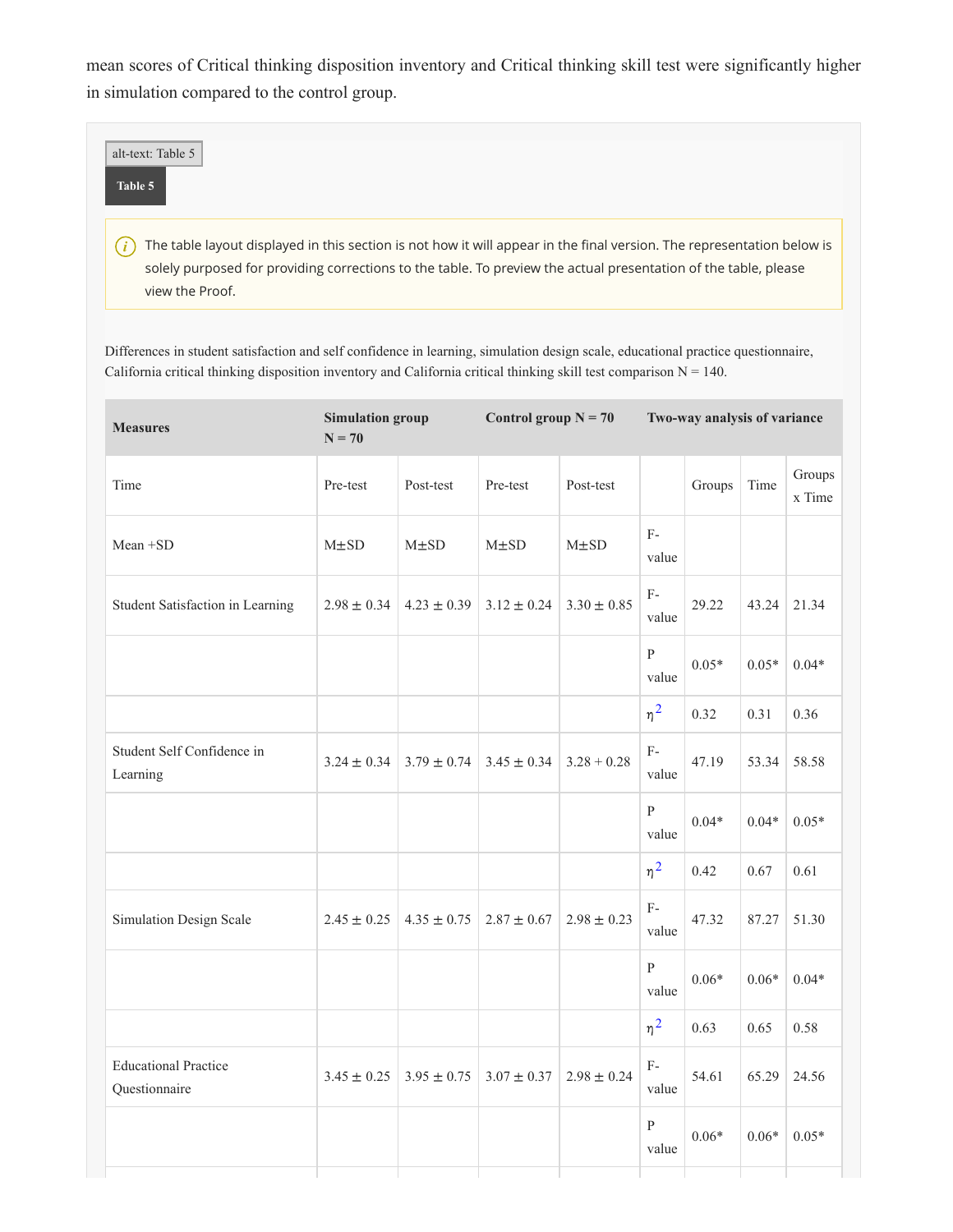|                                                       |                 |                                                     |                 | $\eta^2$      | 0.58    | 0.73    | 0.41    |
|-------------------------------------------------------|-----------------|-----------------------------------------------------|-----------------|---------------|---------|---------|---------|
| California Critical Thinking<br>Disposition Inventory |                 | $3.15 \pm 0.43$   $3.45 \pm 0.75$   $2.97 \pm 0.26$ | $2.98 \pm 0.34$ | $F-$<br>value | 90.42   | 61.48   | 95.45   |
|                                                       |                 |                                                     |                 | P<br>value    | $0.02*$ | $0.02*$ | $0.00*$ |
|                                                       |                 |                                                     |                 | $\eta^2$      | 0.85    | 0.73    | 0.72    |
| California Critical Thinking Skill<br>Test            | $2.87 \pm 0.35$ | $3.12 \pm 0.83$   2.77 $\pm$ 0.34                   | $2.77 \pm 0.30$ | $F-$<br>value | 32.35   | 45.34   | 45.67   |
|                                                       |                 |                                                     |                 | P<br>value    | $0.03*$ | $0.04*$ | $0.00*$ |
|                                                       |                 |                                                     |                 | $\eta^2$      | 0.75    | 0.45    | 0.34    |

Note. Two-way analysis of variance for  $\times$  p value < 0.05 for level of significance, partial eta squared ( $\eta^2$ ) ), Standard Deviation (SD).

The results of the two-way ANOVA on Student Satisfaction in Learning score showed a significant interaction between groups and time. Analysis of simple main effect test results showed a statistical difference between the groups in the post-test ( $p = 0.05$ ) and a significant difference in the simulation group ( $p = 0.05$ ). The estimated effect size was moderate ( $\eta^2 = 0.36$ ). The results of the two-way ANOVA for Student Self Confidence in Learning showed a significant interaction between groups and time. Analysis of simple main effect test results showed a significant difference between groups post-test ( $p = 0.04$ ) and a significant difference  $(p = 0.04)$  over time in the simulation group. The estimated effect size was large for improvements in student self-confidence ( $\eta^2 = 0.61$ ).

The results of the two-way ANOVA on the California Critical Thinking Disposition Inventory showed a significant interaction between groups and time. Analysis of simple main effect test results showed a significant difference ( $p = 0.02$ ) between the groups post-test and overtime in the simulation group ( $p = 0.02$ ). The estimated effect size was moderate ( $\eta^2 = 0.72$ ). The results of the two-way ANOVA on the California Critical Thinking Skill Test showed a significant interaction between groups and time. Analysis of simple main effect test results showed a significant difference  $(p = 0.03)$  between the groups post-test and overtime in the simulation group ( $p = 0.04$ ). The estimated effect size was moderate ( $\eta^2 = 0.34$ ).

### **4 Discussion**

In this study, the majority of the students were below 25 years in the undergraduate nursing program. This refers to consistency with previous studies on younger students who have shown high critical thinking in analysis and reasoning.<sup>9</sup> In this study, students less than 25 years had significantly higher scores in selfconfidence and satisfaction, which supports the use of simulation in preparing undergraduate students to face real-world situations in emergencies and practice in an anxiety-free, and safe environment. In this study, students with past high-fidelity simulation experience achieved higher post-test mean scores of student satisfaction and self-confidence in learning in the simulation group. Students reported better knowledge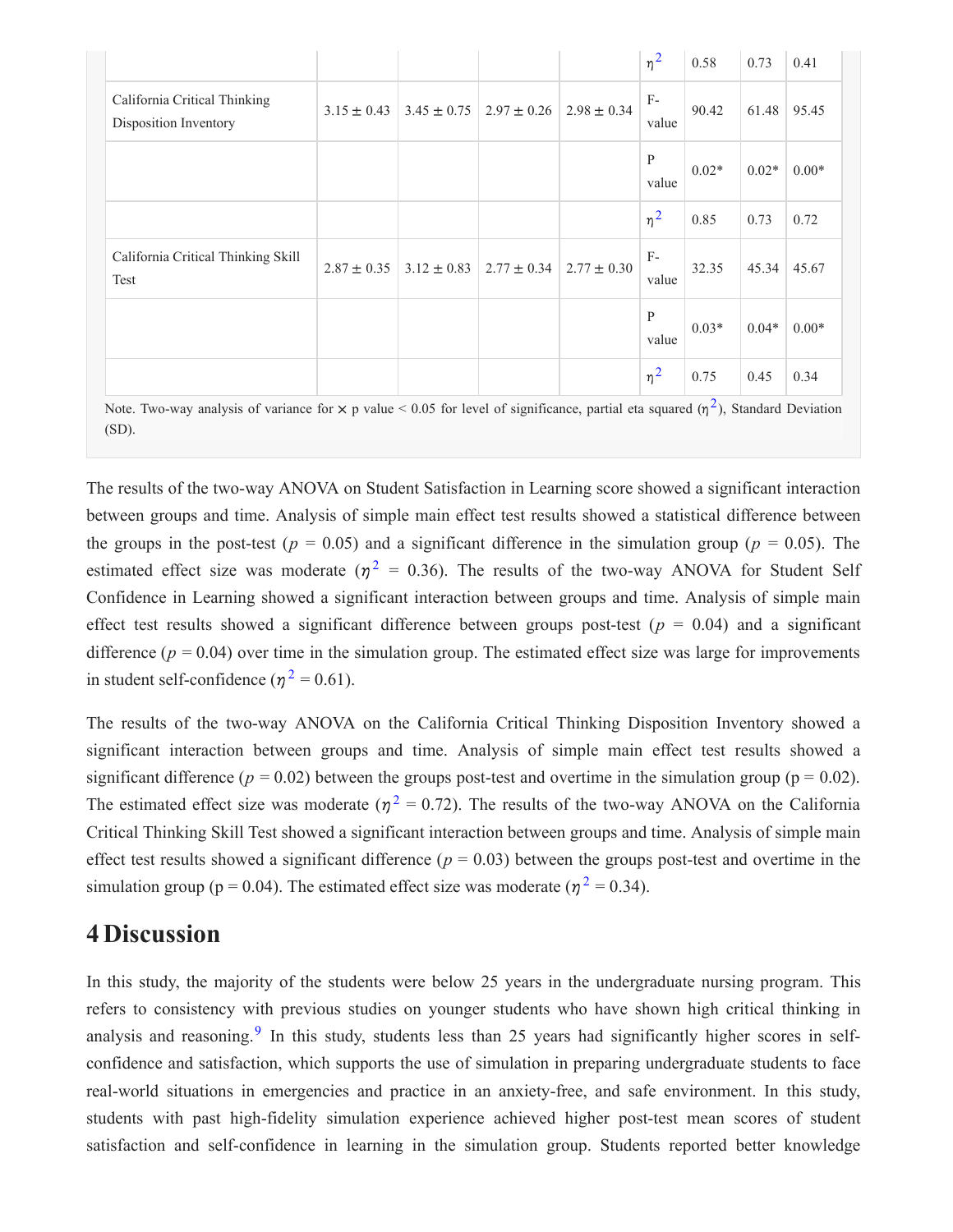through the high-fidelity simulation teaching intervention compared to traditional clinical settings over time. Students in the HFS intervention group had better performance and had increased knowledge and performance <sup>11</sup> compared to the control group. These differences showed that the HFS-DKA had contributed to improving knowledge and critical thinking in the simulation group.

The post-test mean scores for the Satisfaction with current learning and Self-confidence in learning was significantly higher and indicated that the learning environment was satisfactory. The students in this study had a hands-on experience (learning by doing and collaborative learning) and video recording, which displayed higher post-test mean scores on objectives, problem-solving and feedback/guided reflection, an essential part of the simulation design. HFS improved technical, clinical skills, teamwork and intervening effectively in emergency situations.<sup>12</sup> Hence, students in the simulation group valued interactive guided reflection and fidelity. These results indicate that the HFS-DKA scenario enabled students to acquire self-confidence in the simulation and education practices in realistic situations and to interact with HFS. In this study, fidelity/realism of the HFS-DKA scenario was a critical design feature for an independent role and has had a positive effect on the ability of the student to use their critical thinking, clinical reasoning and problem solving with faculty support and collaboration.

The study findings confirm the value of HFS-DKA scenarios for teaching and learning in a safe and controlled learning environment for the simulation group. Novice student's entry into clinical require baseline knowledge for safe clinical practice, and HFS enhanced critical thinking.<sup>13,14</sup> Students achieved good knowledge, skill performance and physical assessment.<sup>15</sup> The HFS-DKA scenario experience provided students with an opportunity to develop critical thinking skills and resulted in an increased self-confidence in the simulation group. The critical thinking scores significantly improved using the HFS-DKA scenario, indicating a stronger critical thinking disposition and cognitive skills with a more exceptional ability for analyticity, self-confidence, maturity, analysis, induction and deduction reasoning.

In this study, supportive and diverse ways of learning provided a chance for achieving objectives/information and problem-solving while teaching concepts using problem identification, logic of argument, synthesis and problem-solving in assessing, planning and intervening in the DKA patient care scenario that are difficult to integrate and learn effectively on an acute and critical care setting. There was a significant improvement in knowledge and self-confidence in the post-test as compared to the pre-test<sup>16,17</sup> and a more extended period of knowledge retention and self-confidence credited to repeated simulation teaching<sup>18</sup> (Orique and Phillips, 2018). In this study, HFS reproduced an actual clinical scenario and promoted critical thinking through interpretation, analysis and inference and to clinical practice. Objectives/information was a strong predictor of satisfaction with HFS.<sup>19,20</sup> Self-confidence skills among the students improved using critical cues and problem identification. 21 , 22

In the study, students were satisfied with the simulation design and education practice, conveying a decisive engagement in the orientation/pre-briefing, integration of the implementation/simulation activity, and demonstration of reflection/debriefing through an efficient sequence of supportive assessment, critical analysis and active learning experiences. A dynamic and interactive learning environment encourages students to make connections using essential thinking disposition, critical thinking skills, and analyzing abilities for the flow of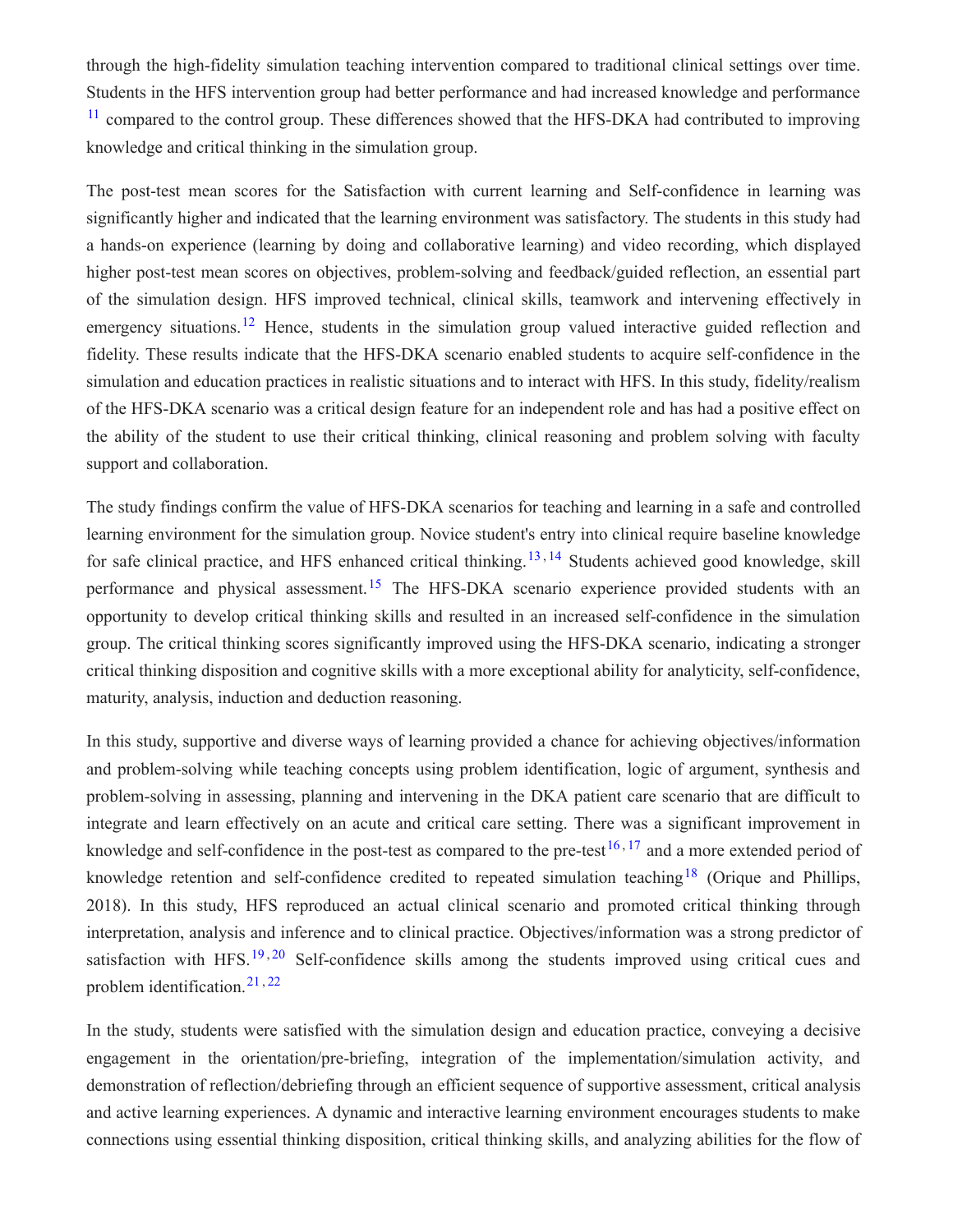acute events in the HFS-DKA scenario. Debriefing included was a proactive approach through reinforcements and sustaining the learning experiences by improving critical thinking, higher satisfaction, and guided reflection for nursing care.<sup>23</sup> The observation role is vital as the active roles, which makes simulation a practical teaching strategy.<sup>15</sup> In our study, debriefing after the HFS-DKA scenario was led by immediate, focused and structured feedback and learning by doing by a qualified clinical teacher who was found to be effective in the simulation group.

Students demonstrated communication and technical skills,  $24$  cognitive and affective learning  $25$  and active in different roles.<sup>26</sup> In our study, students in the simulation group were active and benefited from small groups through observation, interaction and constructive feedback from faculty. This study shows that a smaller group of students achieved higher critical thinking disposition and critical thinking skills that correlated with the selfconfidence, simulation design, and education practice questionnaires with a hands-on learning experience. The higher post-test means score of commitment objectives/information and support, problem-solving could be attributed to the student's ability to achieve critical thinking. A focused, consistent and structured learning environment was manifested by a direct association and a positive correlation between satisfaction and selfconfidence in learning, simulation design, and an educational practice questionnaire.

Limitations from the study include that it is difficult to judge the learner's improvement in critical thinking by the simulation teaching; critical thinking disposition and skills need a specific time to be acquired, and it does not seem to improve in a limited time.

### **5 Conclusions**

High fidelity simulation-diabetes ketoacidosis (HFS-DKA) scenario provided an enriched learning experience that led to improved student learning outcomes in the simulation group. In smaller HFS groups, students play collaborative roles acting as team nurses, problem-solving, active learning and diverse ways of knowledge that can increase the learning significance. Fidelity and realism appeared to positively affect the students' abilities to use their creativity, learn from each other in a safe and controlled learning environment. The findings implied the attainment of the simulation experience dependent on the quality of the simulation design and the educational practices with opportunities to care for clients with diabetes ketoacidosis in HFS mirroring critical care nursing.

High-fidelity simulation augmented the amalgamation of educational outcomes in critical care nursing. It ameliorated the students to learn about diabetes ketoacidosis and to support them in applying critical thinking to future practice. The HFS based on the learning objectives of the course and is a characteristic of simulation design, and clear goals are integrated within the curriculum. Novice nursing students, who are trying to master assessment and management in critical care nursing will be aware and sensitized to challenges in acute and emergency scenarios to make an appropriate judgement, and efficiently think, do and act. Hence, simulation teaching intervention can be incorporated to improve analytical skills within a well-designed structured prebriefing, simulation and debriefing simulation.

## **Authorship and contributions**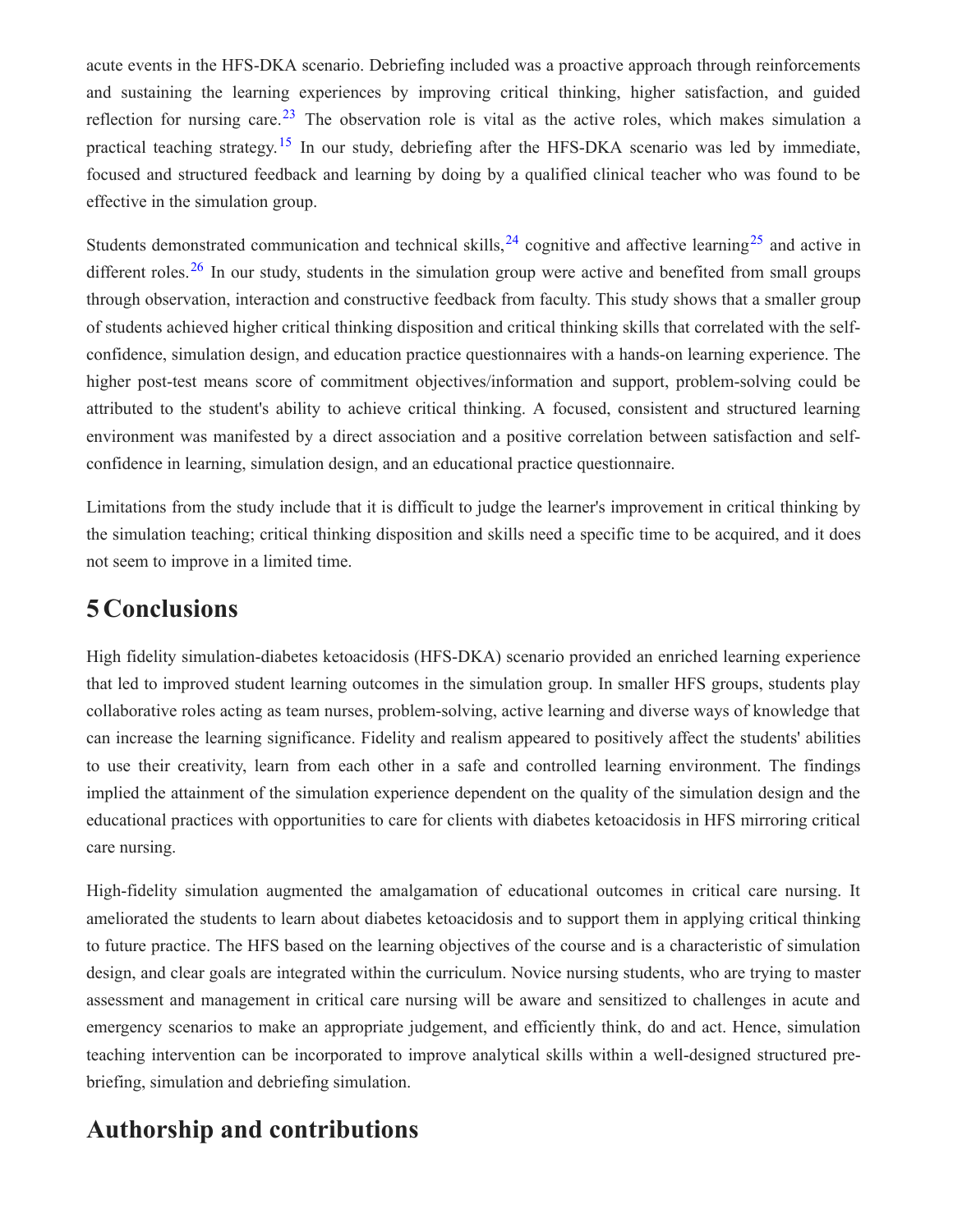MSD, LJL, KP, RV, and SNK have made substantial contributions on the conception, design, acquisition of data, and analysis and interpretation of data. MSD have drafted the article and revised it critically for important intellectual content. All the five authors have agreed on the final version of the submitted paper. Melba Sheila D'Souza (MSD), Leodoro Jabien Labrague (LJL), Kader Parahoo (KP), Ramesh Venkatesaperumal (RV), and Subrahmanya Nairy Karkada (SNK).

## **Ethical approval of studies and informed consent**

This study was supported by Internal Grant, Sultan Qaboos University [IG/SQU/CN/AHCC/15/7/21]. The study was registered in the International Standard Randomized Controlled Trial Number: ISRCTN12640591 ht [tps://doi.org/10.1186/ISRCTN12640591.](https://doi.org/10.1186/ISRCTN12640591)

The views expressed in this study do not necessarily represent the views of the CON, SQU. We are grateful to the consultants, content validators, research assistants, and professional language editors. All participants gave informed consent for the research, and that their anonymity and confidentiality was preserved.

### **Funding support statement**

This work was supported by the internal grant from the Sultan Qaboos University [Grant number IG/SQU/CN/AHCC/15/7/21]. The sponsors played no role in the design, execution, analysis, data interpretation, writing reports or decision to submit the paper for publication.

## **Code of ethics in publishing**

The study has been approved by the College of Nursing Research and Ethics Committee, and the Sultan Qaboos University Review Board. The code of ethics is in accordance with the World Medical Association (Declaration of Helsinki) for experiments and the uniform requirements of the Biomedical journal.

## **Copyright transfer agreement**

We agree to the copyright of the Author Licensing Service, Journal publishing agreement and will sign the Copyright Transfer Agreement.

## **Submission declaration**

This article has not been submitted to any journal and the work described has not been published previously in any form and is not under consideration of publication elsewhere.

## **Language**

This paper has been edited with the language editor to conform to correct scientific English.

## **Submission checklist**

We have adhered to the journal author guidelines.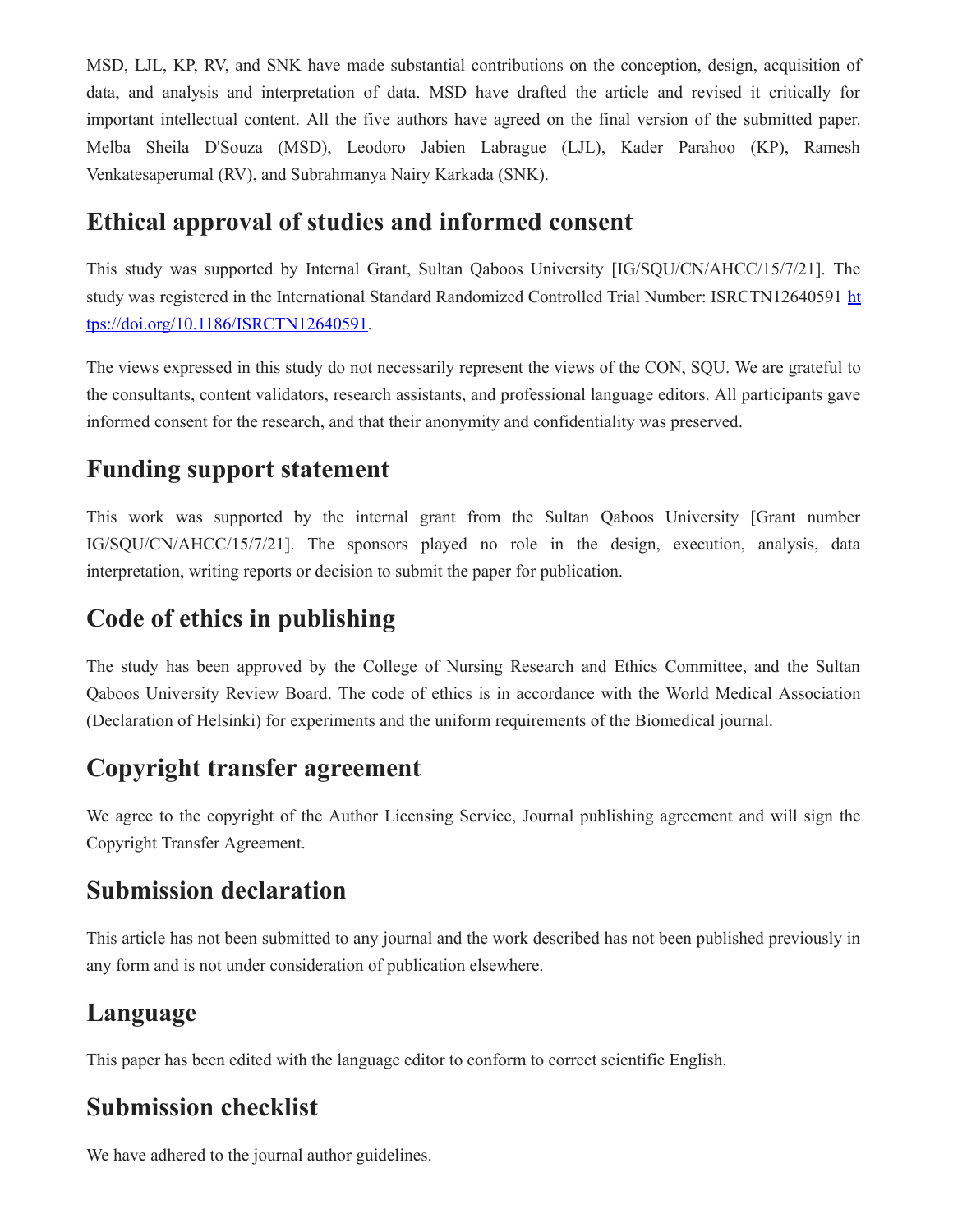High fidelity simulation - Diabetes ketoacidosis.

### **Declaration of competing interest**

None, there are no financial, personal or other conflicts of interest has been declared by all the authors. ICMJE form for disclosure of potential conflicts of interest will be submitted by the authors.

### **Acknowledgements**

We acknowledge the valuable teaching, intervention, and suggestions of the critical care nursing course teachers, clinical simulation laboratory technicians, and registered nurses.

## **References**

 $(i)$  The corrections made in this section will be reviewed and approved by a journal production editor. The newly added/removed references and its citations will be reordered and rearranged by the production team.

- 1. Perez Amelia High-fidelity mannequin simulation versus virtual simulation for recognition of critical events by student registered nurse anesthetists. AANA J (Am Assoc Nurse Anesth). 2019 Apr 1;87(2):105–109.
- 2. Williams T. Using high fidelity simulation to prepare baccalaureate nursing students enrolled in a historically black College and university. ABNF J. (Assoc. Black Nurs. Fac.). 2019 Apr 1;30(2).
- 3. Allen M.L. Examining nursing students' stress in an end-of-life care simulation. Clinical Simulation in Nursing. 2018 Jan 1;14:21–28.
- 4. Fabro K., Schaffer M., Scharton J. The development, implementation, and evaluation of an endof-life simulation experience for baccalaureate nursing students. Nurs Educ Perspect. 2014 Jan 1;35(1):19–25.
- 5. Andrea J., Kotowski P. Using standardized patients in an undergraduate nursing health assessment class. Clinical Simulation in Nursing. 2017 Jul 1;13(7):309–313.
- 6. Adamson K.A., Kardong-Edgren S., Willhaus J. An updated review of published simulation evaluation instruments. Clinical Simulation in Nursing. 2013 Sep 1;9(9):e393-400.
- 7. Facione N.C., Facione P.A., Sanchez C.A. Critical thinking disposition as a measure of competent clinical judgment: the development of the California Critical Thinking Disposition Inventory. J Nurs Educ. 1994;33(8):345–350.
- 8. Facione N.C., Facione P.A. Critical Thinking and Clinical Judgment. *Critical Thinking and Clinical Reasoning in the Health Sciences*: A Teaching Anthology. 2008:1–13.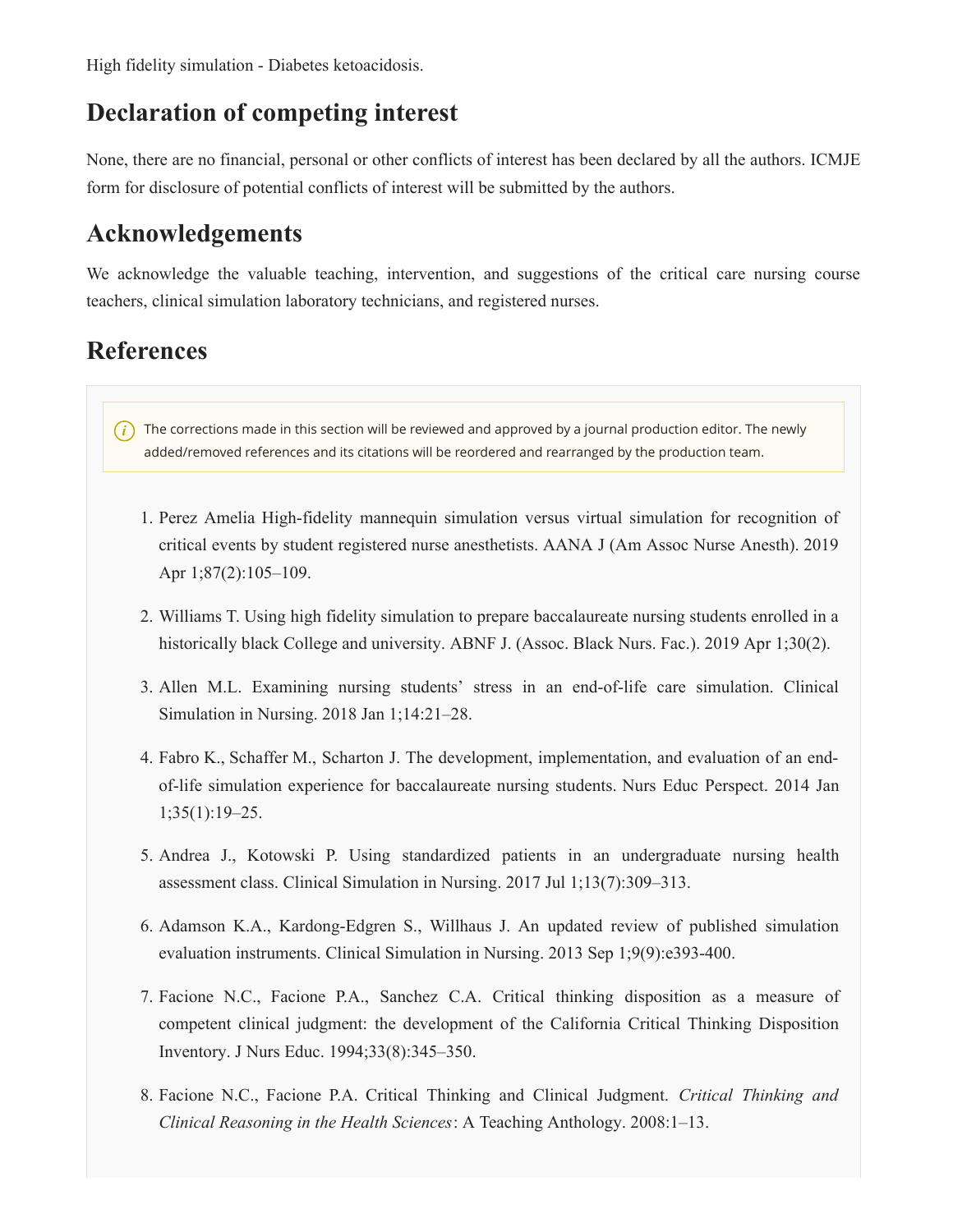- 9. Hunter S., Pitt V., Croce N., Roche J. Critical thinking skills of undergraduate nursing students: description and demographic predictors. Nurse Educ Today. 2014 May 1;34(5):809–814.
- 10. Berger C., Brinkrolf P., Ertmer C., et al. Combination of problem-based learning with highfidelity simulation in CPR training improves short and long-term CPR skills: a randomised single blinded trial. Bio Med Central Medical Education. 2019 Dec;19(1):180.
- 11. Parsons S.M., Kuszajewski M.L., Merritt D.R., Muckler V.C. High-fidelity simulation training for nurse anesthetists managing malignant hyperthermia: a quality improvement project. Clinical Simulation in Nursing. 2019 Jan 1;26:72–80.
- 12. Gosselin É., Marceau M., Vincelette C., Daneau C.O., Lavoie S., Ledoux I. French translation and validation of the mayo high performance teamwork scale for nursing students in a highfidelity simulation context. Clinical Simulation in Nursing. 2019 May 1;30:25–33.
- 13. Shin H., Ma H., Park J., Ji E.S., Kim D.H. The effect of simulation courseware on critical thinking in undergraduate nursing students: multi-site pre-post study. Nurse Educ Today. 2015 Apr 1;35(4):537–542.
- 14. Kim E. Effect of simulation-based emergency cardiac arrest education on nursing students' selfefficacy and critical thinking skills: roleplay versus lecture. Nurse Educ Today. 2018 Feb 1;61:258–263.
- 15. Tamaki T., Inumaru A., Yokoi Y., et al. The effectiveness of end-of-life care simulation in undergraduate nursing education: a randomized controlled trial. Nurse Educ Today. 2019 May  $1;76:1-7.$
- 16. Massoth C., Röder H., Ohlenburg H., et al. High-fidelity is not superior to low-fidelity simulation but leads to overconfidence in medical students. BMC Med Educ. 2019 Dec;19(1):29.
- 17. D'Souza R.M., Venkatesaperumal R., Chavez F., Parahoo K., Jacob D. Effectiveness of simulation among undergraduate students in the critical care nursing. International Archives of Nursing and Health Care. 2017;3(4):1–8.
- 18. Orique S.B., Phillips L.J. The effectiveness of simulation on recognizing and managing clinical deterioration: meta-analyses. West J Nurs Res. 2018 Apr;40(4):582–609.
- 19. Zhu F.F., Wu L.R. The effectiveness of a high-fidelity teaching simulation based on an NLN/Jeffries simulation in the nursing education theoretical framework and its influencing factors. Chin Nurs Res. 2016 Sep 1;3(3):129–132.
- 20. D'Souza M.S., Arjunan P., Venkatesaperumal R. High fidelity simulation in nursing education. Int J Health Sci Res. 2017;7(7):340–353.
- 21. Rodriguez L. A Mixed Method Study of the Impact and Outcomes of Graduates of the CSU Northern California Consortium Doctor of Nursing Practice Program Class of. 2014.